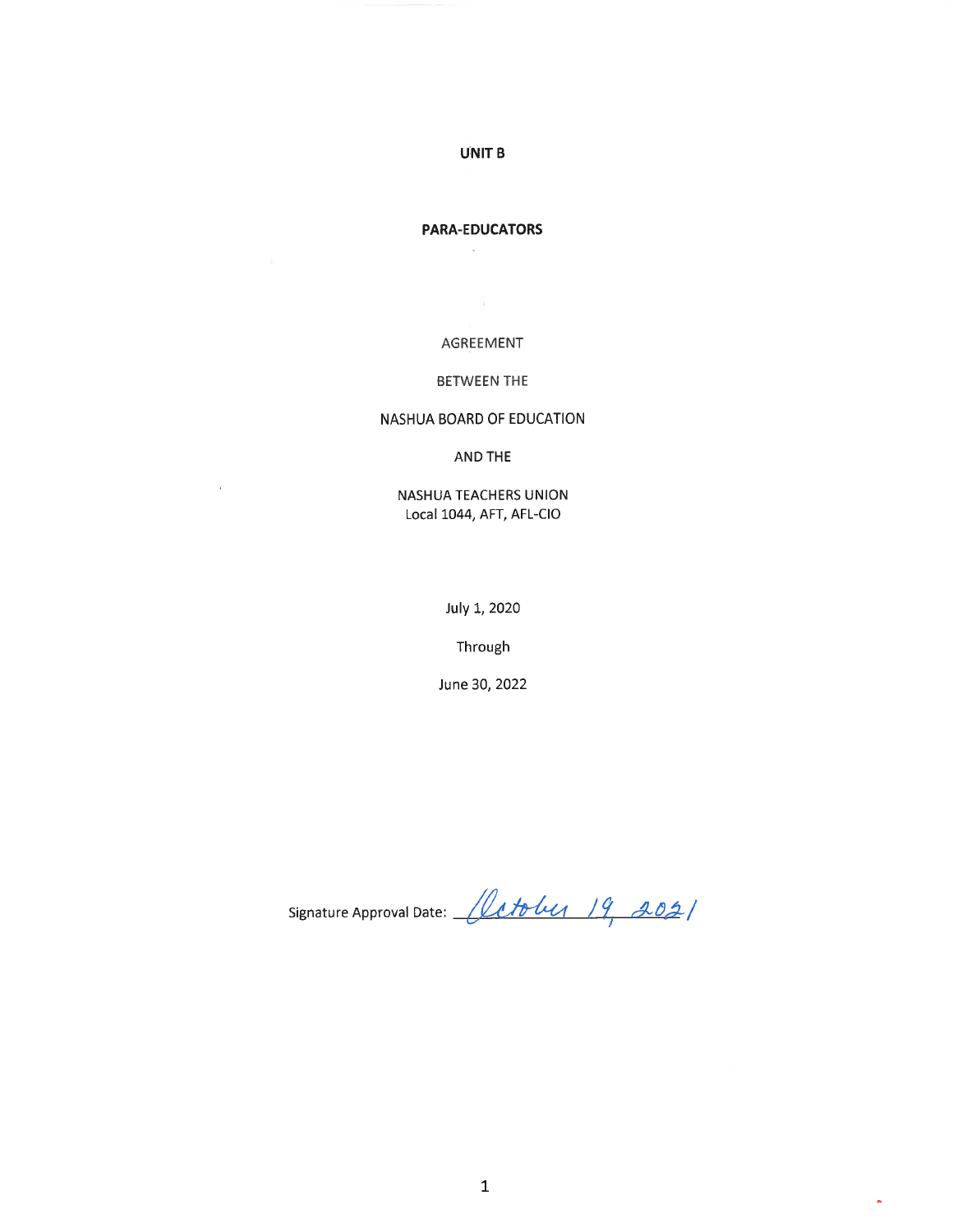#### **NASHUA BOARD OF EDUCATION**

Heather Raymond, President Jennifer Bishop, Clerk Jessica Brown Sharon Giglio Raymond Guarino Paula Johnson Dorothy Oden Gloria Timmons Sandra Ziehm

#### **ADMINISTRATIVE STAFF**

Dr. Garth McKinney, Superintendent of Schools (Interim) Daniel Donovan, Chief Operating Officer

#### **NEGOTIATING TEAM**

Heather Raymond Dotty Oden Dr. Garth McKinney, Superintendent of Schools (Interim) Jessica Wojcik, Assistant Director of Special Education

# **NASHUA TEACHERS' UNION**

Adam Marcoux, President Gary Hoffman, Vice President Patrick Johnson, Secretary Stacy Gingras, Treasurer Michelle Quadros, At-Large Member Patty Gagnon, At-Large Member Stephanie Keating-Bayrd, At-Large Member

#### **NEGOTIATING TEAM**

Adam Marcoux Roberta Desjardins Patricia Walsh Deb Adasczik Sandi Peterson

# **CONSULTANT**

Douglas Ley, AFT-NH Teresa Donovan, AFT-NH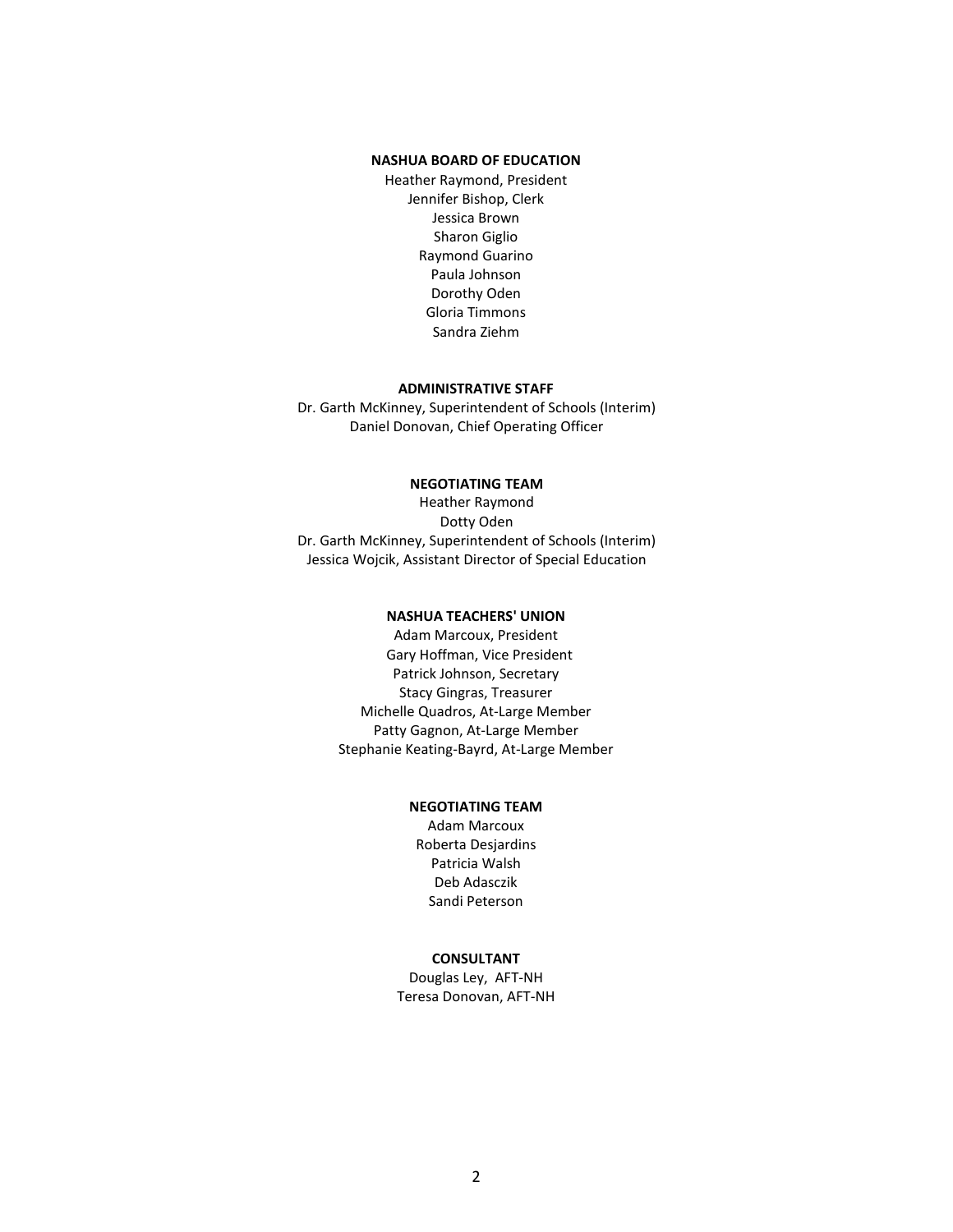# **TABLE OF CONTENTS**

| 5  |
|----|
| 5  |
| 6  |
| 8  |
| 8  |
| 8  |
| 8  |
| 9  |
| 9  |
| 9  |
| 10 |
| 10 |
|    |
| 10 |
| 10 |
| 10 |
| 10 |
| 11 |
| 13 |
| 13 |
| 13 |
| 13 |
| 14 |
| 15 |
| 15 |
| 16 |
| 16 |
| 16 |
|    |
| 16 |
| 16 |
| 17 |
| 17 |
| 18 |
| 18 |
|    |
| 19 |
| 19 |
| 21 |
| 21 |
| 22 |
| 22 |
| 22 |
| 22 |
| 22 |
| 23 |
| 23 |
| 23 |
| 23 |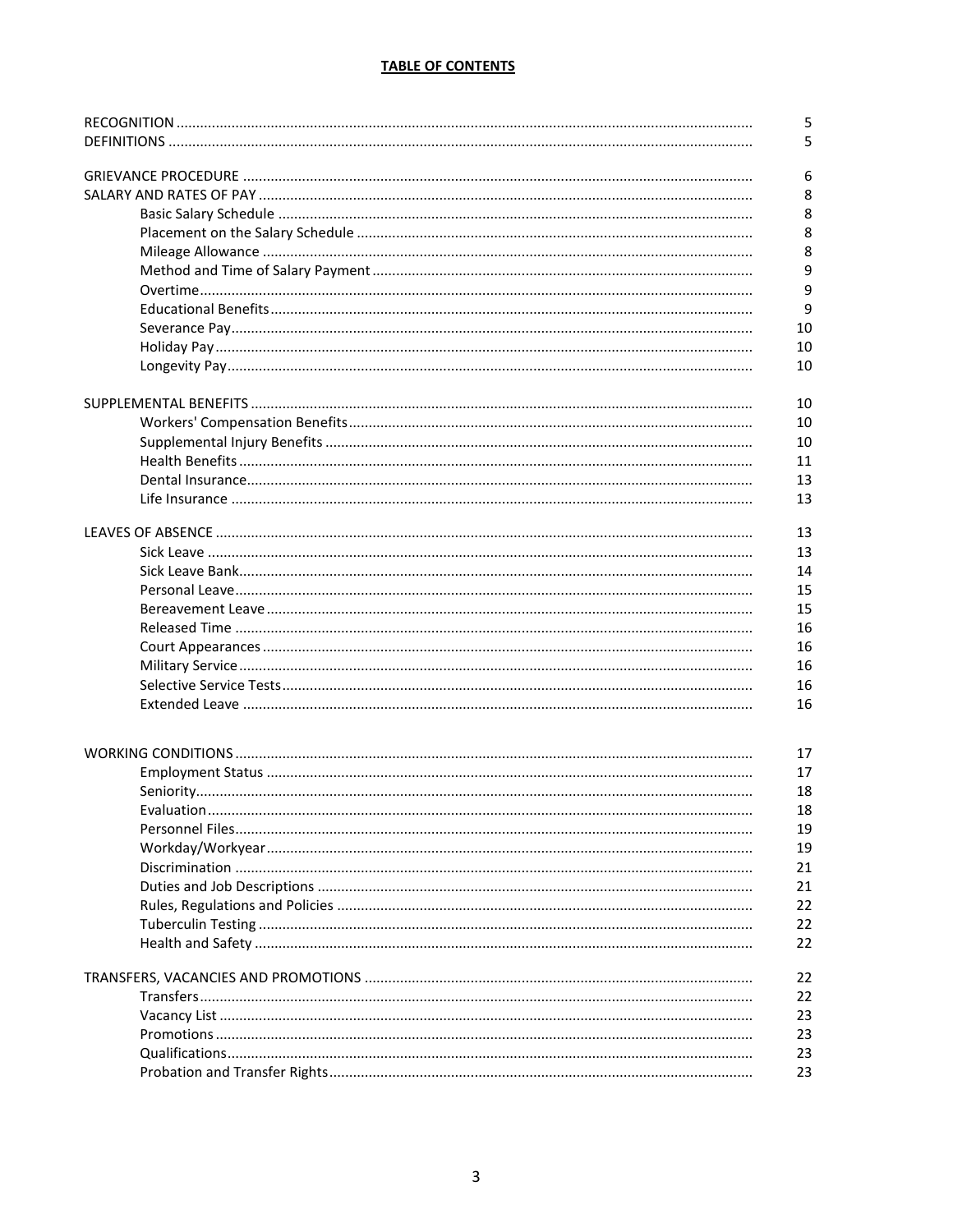|                   | 24 |
|-------------------|----|
|                   | 24 |
|                   | 24 |
|                   | 24 |
|                   | 24 |
|                   | 25 |
|                   | 25 |
|                   | 25 |
|                   | 25 |
|                   | 25 |
|                   | 25 |
|                   | 25 |
|                   | 26 |
|                   |    |
|                   | 26 |
|                   | 26 |
|                   | 27 |
|                   | 27 |
|                   | 27 |
|                   | 27 |
|                   | 27 |
|                   | 27 |
|                   |    |
| <b>APPENDIX A</b> | 29 |
| <b>APPENDIX B</b> | 30 |
| <b>APPENDIX C</b> | 31 |
|                   |    |
| <b>APPENDIX D</b> | 32 |
|                   | 33 |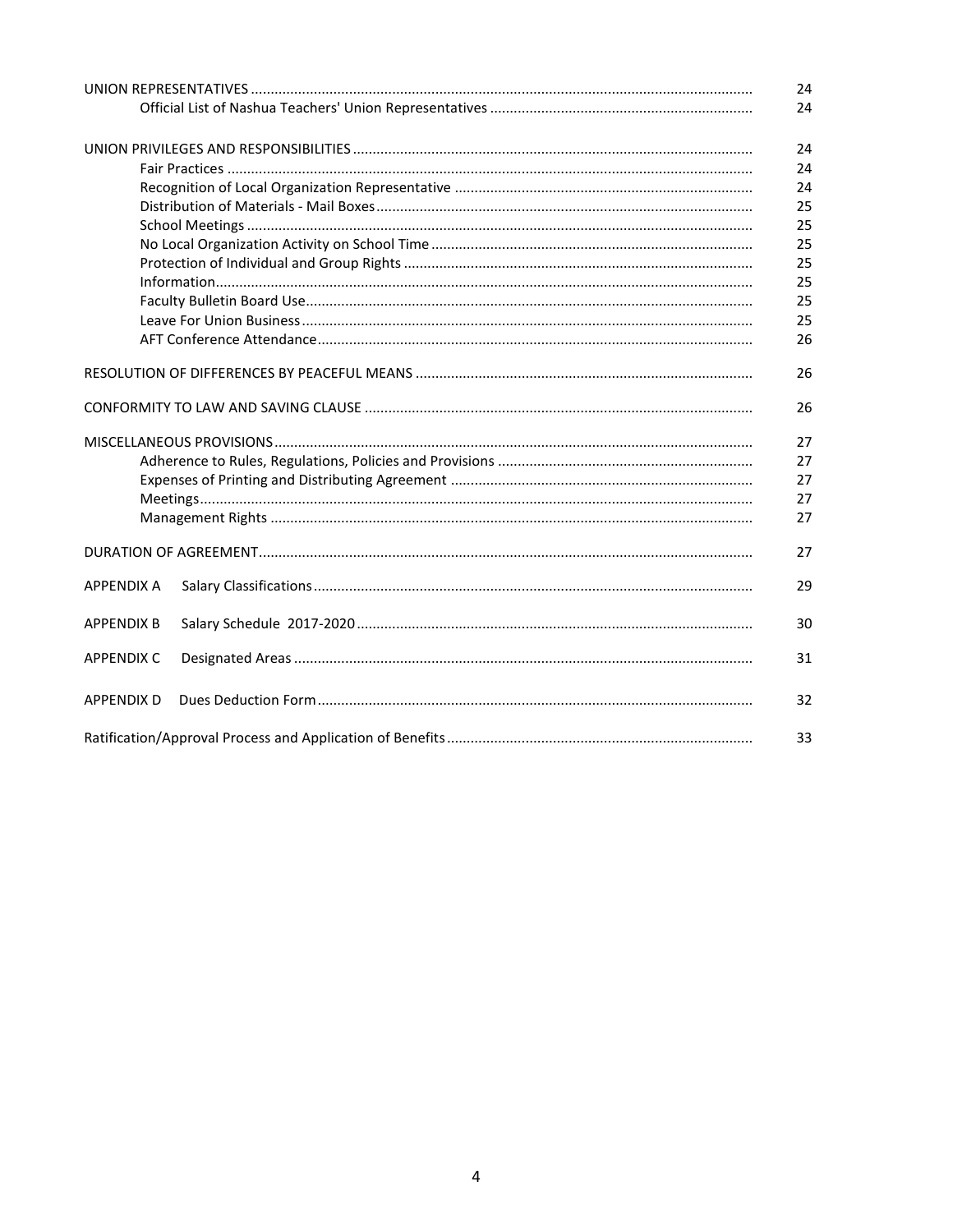#### **AGREEMENT**

UNIT B AGREEMENT made between the NASHUA BOARD OF EDUCATION (hereinafter called the "BOARD") and the NASHUA TEACHERS' UNION LOCAL 1044, AMERICAN FEDERATION OF TEACHERS, AFL-CIO (hereinafter called the "UNION"),

# **ARTICLE I RECOGNITION**

- 1:1 The "BOARD" recognizes the Nashua Teachers Union as the exclusive representative for the purpose of collective bargaining for "Unit B" concerning wages, hours and other terms of employment of all para-educators employed in the Nashua School District.
- 1:2 All employees shall, as a condition of continued employment, be provided the opportunity to join the exclusive bargaining agent organization (the Nashua Teachers' Union).

Upon individually written authorization by each employee and approval by the Union President, the District agrees to deduct from each employee so authorized, the current monthly union dues, as certified to the District by the Treasurer of the Union, and deliver the same to the Union Treasurer. Said deduction is to be made weekly, however, if any member has no check coming or the check is not large enough to satisfy the assignments, then and in that event no collection will be made from said member for that week. Deductions will commence no later than the fourth pay period following the date the authorization form is filed with the District.

The authorization form is shown as Appendix D to this Agreement. The District will also recognize authorizations for voluntary dues deduction provided prior to the execution of this Agreement. A member will be able to revoke his or her authorization only between September 1 and September 15 of any school year.

The Union shall select a single payroll dues deduction arrangement for each contract year to cover all Union members, and shall inform the District payroll office of the arrangements at least three calendar weeks prior to the implementation date.

The right to dues deduction shall be extended to the recognized bargaining agent only.

1:3 All members of the bargaining unit will be provided all the wages and benefits provided under this agreement, and shall retain all rights guaranteed to them under the provisions of N.H. RSA 273-A.

### **ARTICLE II DEFINITIONS**

- 2:1 The term "School", as used in this Agreement, means any work location or functional division maintained by the BOARD where instruction is offered to the children of Nashua.
- 2:2 The term "Principal", as used in this Agreement, means the responsible administrative head of a respective school.
- 2:3 The term "Teachers' Union Representative", as used in this Agreement, shall mean any duly authorized designee of the Federation.
- 2:4 Whenever the singular is used in this Agreement, it is to include the plural where the context clearly so indicates.
- 2:5 The term "employee", as used in this Agreement, means any member of the Bargaining Unit who has successfully completed the probationary period.
- 2:6 The term "active employment", as used in this Agreement, shall mean actual time physically present on the job together with any authorized paid leave granted pursuant to this Agreement.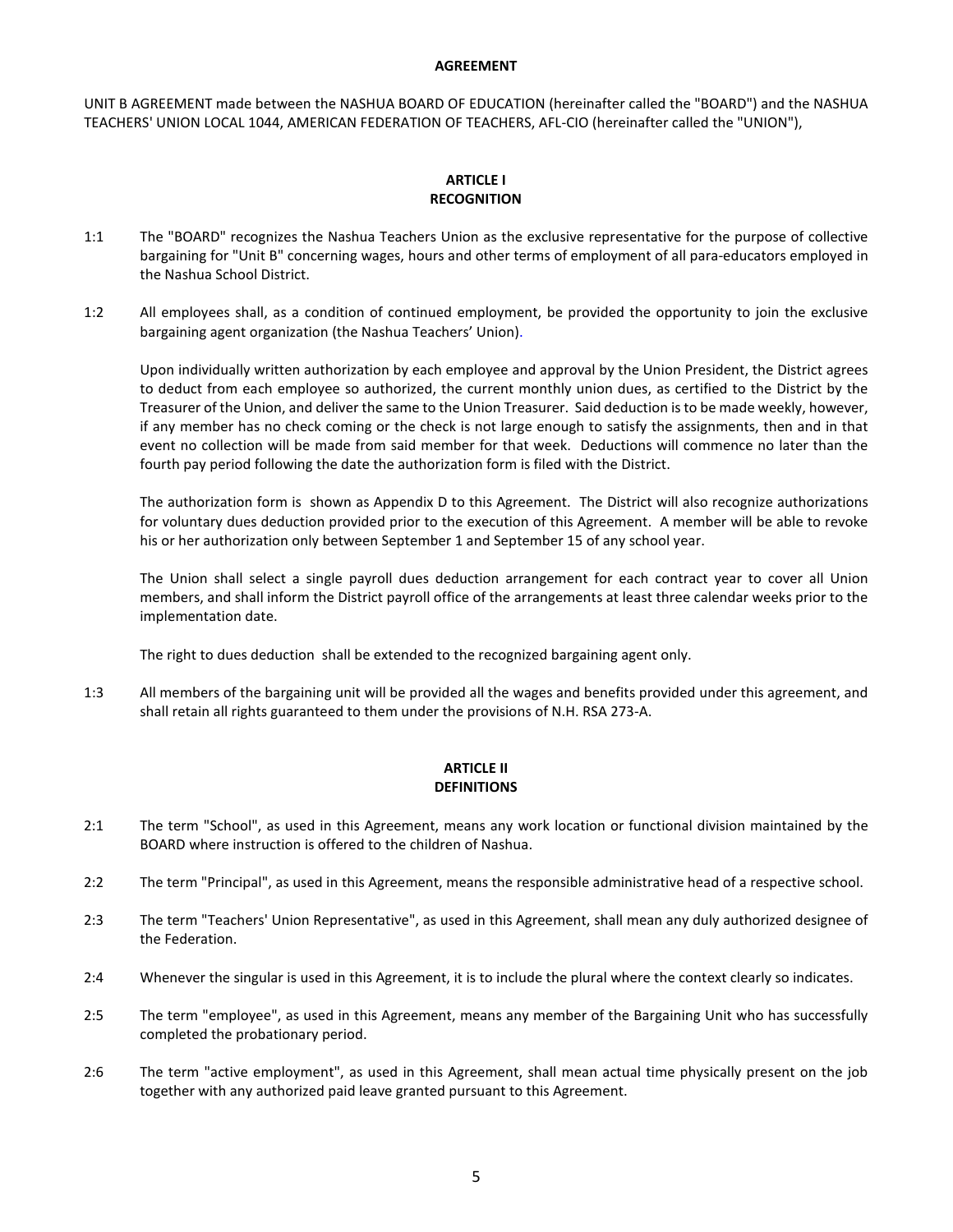- 2:7 The term "seniority", as used in this Agreement, shall mean accrued time in active employment as defined in 2.6. In the event of authorized unpaid leave, suspension or layoff, the employee shall retain such seniority as was accrued on the date of the authorized unpaid leave, suspension or layoff upon return to active employment, but shall commence further accrual only upon such return and shall not accrue seniority during such leave, suspension or layoff period. In the event of retirement, resignation or discharge, the employee shall lose all seniority. The parties agree that for purposes of layoff, reduction in force, and transfers, it is understood that a para-educator's total years of seniority in all para classifications – designated areas shall begin with the District's original date of hire as a paraeducator regardless of an individual's movement within the District or classification system.
- 2:8 The term "classification", as used in this Agreement, shall mean pay classification as defined in Appendix B and designated area as used in this Agreement is defined in Appendix C together with a designated grade level as defined in 7:1.3.b.

# **ARTICLE III GRIEVANCE PROCEDURE**

### **Grievance and Arbitration Procedures**

- 3:1 The purpose of this Article is to establish a procedure for the settlement of grievances which involve an alleged violation of a term or provision of the existing contract. All such grievances will be handled as provided in this Article.
- 3:2 No grievance shall be considered under the grievance procedure unless it is presented as provided below. A grievance must be referred to the next step as provided below or the grievance will be considered settled on the basis of the last answer given. If a grievance is once settled in any of the following steps, it shall be considered closed and shall not thereafter be subject to the grievance procedure or to arbitration.
- 3:2.1 All grievances over which a Principal has no jurisdiction shall be submitted directly to the Superintendent within thirty (30) school days after the aggrieved party knows or should have known of the act or condition on which the grievance is based. Submission at any level within that thirty (30) school day period shall establish the timeliness of the grievance.

### 3:3 **Step 1**

Any employee who has a grievance shall, with or without the Union Representative, discuss it first with the employee's Principal in an attempt to resolve the matter at that level.

#### 3:4 **Step 2**

If the grievance is not settled within ten (10) school days after presentation at Step 1, the grievant shall, within ten (10) school days thereafter, set forth the grievance in writing to the Principal, specifying:

- (a) The specific nature of the grievance and date it occurred;
- (b) The provision(s) of this Agreement which is alleged to have been violated;
- (c) The nature and extent of the injury, loss or inconvenience;
- (d) The results of previous discussions;
- (e) The basis for dissatisfaction with the decisions previously rendered;
- (f) The remedy which is desired.

The grievance shall be signed by the aggrieved employee and Union Representative before being presented to the Principal in Step 2.

3:5 If the grievance is not received in writing by the Principal in Step 2 within thirty (30) school days after the aggrieved party knows or should have known of the act or condition on which the grievance is based, the grievance will be considered as waived. An alleged waiver will be subject to arbitration pursuant to the provisions of this Article. The Principal shall act upon the grievance within five (5) school days after receipt at Step 2 and shall communicate the decision in writing to the UNION.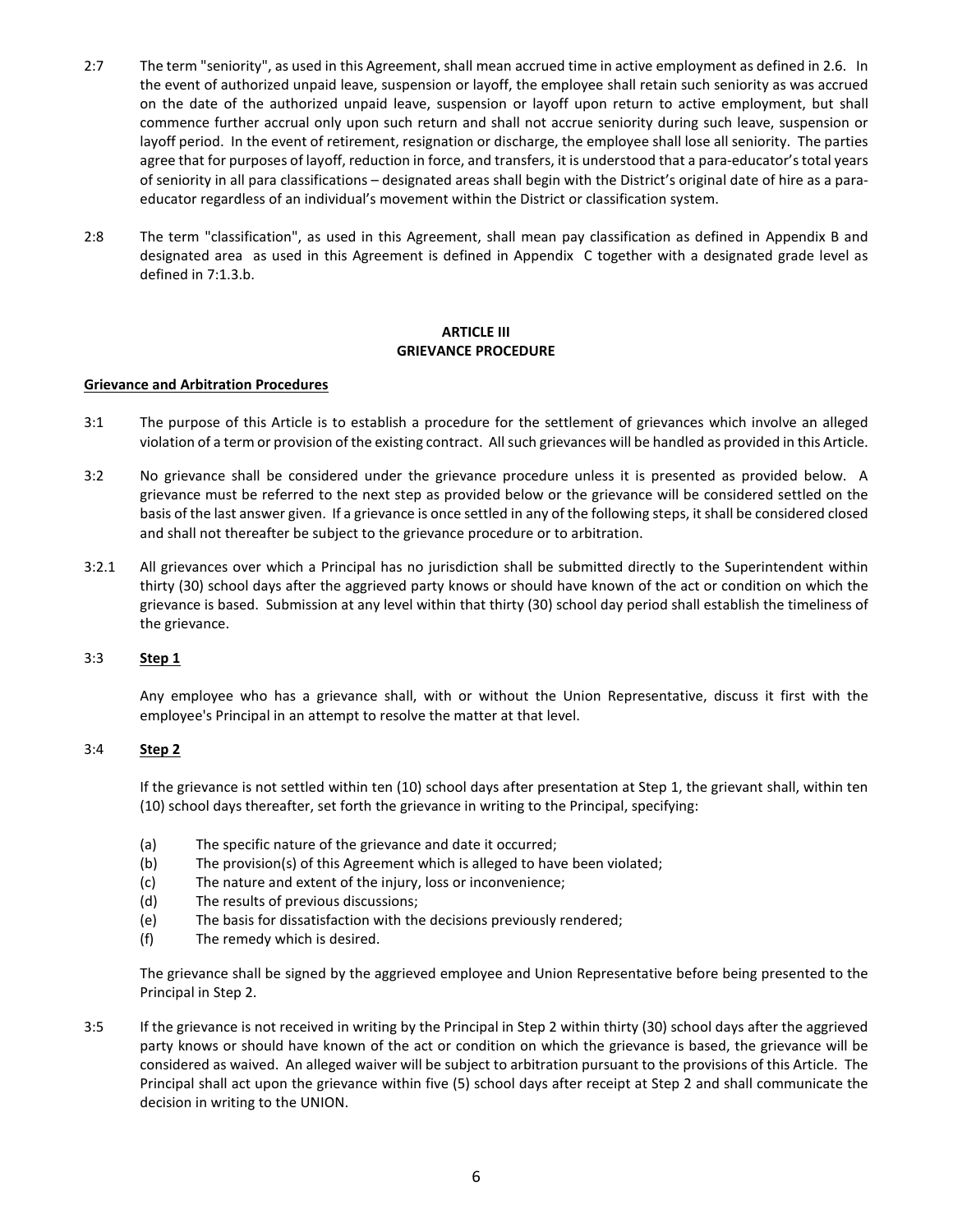## 3:6 **Step 3**

If the issue is not resolved after Step 2, the grievance shall, within five (5) school days after receipt of the Principal's decision be submitted to the Superintendent of Schools. The Superintendent shall act upon the grievance within a period not to exceed ten (10) school days and shall communicate the decision in writing to the Union.

### 3:7 **Step 4**

The UNION, no later than ten (10) school days after receipt of the Superintendent's decision, may appeal the Superintendent's decision to the School BOARD. The Appeal to the BOARD must be made in writing reciting the matter submitted to the Superintendent and the basis for dissatisfaction with the decision rendered by the Superintendent. The BOARD shall act upon the Appeal within a period not to exceed fifteen (15) school days. The BOARD shall communicate its decision in writing to the UNION.

- 3:8 Failure at any step of this procedure by the Administration to communicate a decision on a grievance within the specified time limits shall permit an appeal of the grievance to the next step. Failure at any step of this procedure to appeal a grievance to the next step within the specified time limits shall be deemed to be acceptance of the decision rendered at that step.
- 3:9 It is understood that employees shall, during and notwithstanding the pendency of any grievance, continue to observe all assignments and applicable rules and regulations of the BOARD until such grievance and any effect thereof shall have been fully determined.

#### 3:10 **Arbitration**

If a grievance involving the interpretation or application of a specific provision of this Agreement has not been settled after being fully processed through the grievance procedure above, then the UNION may submit such grievance to arbitration by giving written notice thereof to the BOARD not later than two (2) school weeks after the completion of Step 4. The grievance shall be considered as having been settled in Step 4, unless it is so submitted to arbitration within such time limit.

- 3:11 Aggrieved persons may be represented at all stages of the grievance procedure by themselves and by a representative selected or approved by the Nashua Teachers' Union.
- 3:12 When a grievant in Step 1 is not represented by the Nashua Teachers' Union in the processing of a grievance, the Nashua Teachers' Union shall, at the time of submission of the grievance at Step 2, have the right to be present and present its position, in writing, at all meetings with the grievant held concerning the grievance and shall receive a copy of decisions rendered.
- 3:13 The choice of the Arbitrator shall be by Agreement of the parties. However, if such agreement has not been reached within one (1) school week after the receipt of such written notice submitting the grievance to arbitration, the grievance may be referred by the UNION to the American Arbitration Association for the selection of an arbitrator in accordance with the rules then obtaining, of said Association, applicable to labor arbitrations. Any arbitration hereunder shall be conducted in accordance with such rules, subject to the provisions of this Agreement.
- 3:14 Each grievance shall be separately processed in any arbitration proceeding under this Article.
- 3:15 There shall be no right to arbitration to obtain, and no arbitrator shall have any power to award or determine, any change in, modification or alteration of, addition to, or subtraction from, any of the terms of this Agreement.
- 3:16 The Arbitrator selected will confer with representatives of the BOARD and the UNION. The arbitrator will set forth findings, in writing, and submit them to the BOARD and the UNION.
- 3:17 The decision of the arbitrator, if made in accordance with the arbitrator's jurisdiction and authority under this Agreement, will be accepted as final and binding by both parties.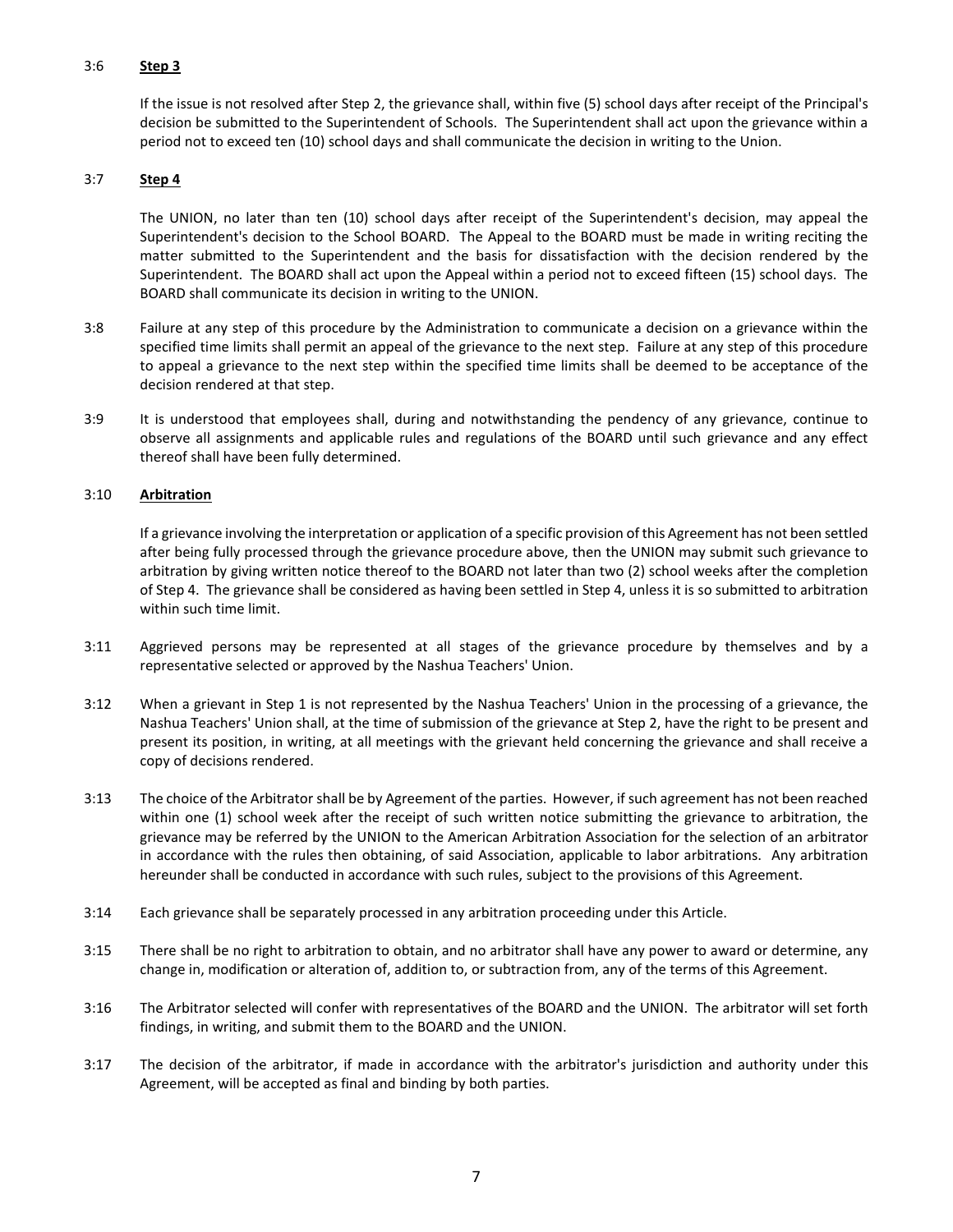- 3:18 The BOARD agrees that it will apply to all substantially similar situations the decision of an arbitrator sustaining a grievance and the UNION agrees that it will not bring or continue, and that it will not represent any employee in any grievance which is substantially similar to a grievance denied by the decision of an arbitrator.
- 3:19 The arbitrator's fee will be shared equally by both parties to the dispute.

#### 3:20 **Release Time**

Any employee who has filed a grievance in accordance with the provisions of this contract will be granted release time, as needed without loss of pay or loss of personal days, for attendance at required grievance and/or arbitration hearings. The same privilege shall be granted to one UNION representative who attends said hearings with the employee.

### 3:21 **Summer Timelines**

In the event the processing of a grievance under Article III extends beyond the completion of the pupil school year, all time periods referred to in the above then remaining, shall be doubled and the reference shall be to business days or business weeks during that period between the end of one pupil school year and the beginning of the pupil school year next following.

# **ARTICLE IV SALARY AND RATES OF PAY**

#### 4:1 **Basic Salary Schedule**

All members of the Bargaining Unit, in the active employ of the District on the date of signing of this Agreement, will receive salaries in accordance with the pay classifications contained in Appendix A and the salary schedules contained in Appendix B.

#### 4:2 **Placement on the Salary Schedule**

- (a) Upon hire, employees shall be notified in writing of their wage rate, step, classification, stipends (per hour and/or annual), longevity pay, paid holidays and paid leave for the current school year. Continuing employees shall access this information through the online employee portal but shall be provided the above information in writing by Human Resources upon request.
- (b) Adjustment of errors in wages shall be made retroactive to the commencement of the current school year when reported within sixty (60) calendar days of their first paycheck.
- (c) For the purpose of initial placement on the salary schedule, para-educators shall be granted full credit for prior experience which is current and related to the position for which the para-educator is hired, as determined by the Superintendent or their designee, as well as credit for comparable employment in the Nashua School District. No newly hired employee shall be placed on the salary schedule above a current employee with equivalent experience. This clause shall not be applied retroactively in that present service, as determined, shall be deemed as final.
- (d) For the 2020-2021 and 2021-2022 contract years, employees will advance a step on the salary schedule based on their credited years of experience. In those years members of the Unit are granted a step on the salary schedule, they must have been in the active employment of the District a minimum of 90 school days during the preceding school year.

#### 4:3 **Mileage Allowance**

The District agrees that employees using private automobiles on District business, as authorized by the District, shall be reimbursed at the prevailing IRS rate.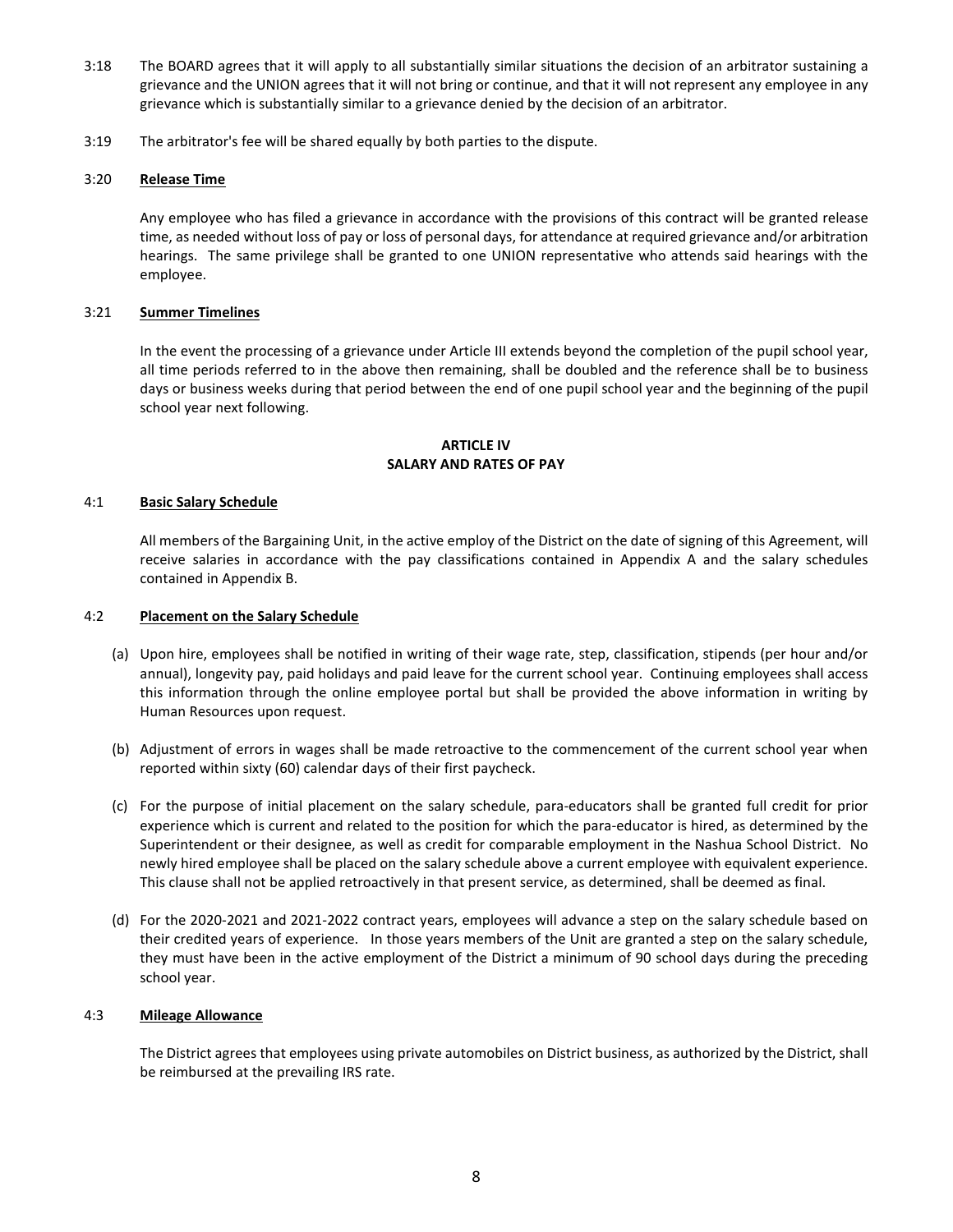#### 4:4 **Method and Time of Salary Payment**

The BOARD shall have the right to fix the day of the week paychecks shall be distributed to coincide with the requirements of the city's payroll processing system.

#### 4:5 **Overtime**

Any para-educator who is required to work in excess of thirty-five (35) hours per week shall be compensated at one and one-half times the para-educator's regular hourly rate.

### 4:6 **Educational Benefits**

- (a) The District agrees to provide the sum of \$8,000 for the purpose of reimbursement of tuition costs for employees with a regular work schedule of 30 or more hours per week during the school year. Such reimbursement shall be limited to courses taken at an accredited college or university, and which, in the opinion of the appropriate assistant superintendent of schools or designee, are job related and of benefit to the District. Reimbursement will be made only for courses completed with a grade of "C" or better for courses leading to a Degree, or leading to para-educator certification; or a grade of "pass", if a course is offered only on a pass/fail basis. Prior written approval of the Superintendent or their designee is required prior to enrollment in the course for the course to be considered for reimbursement.
- (b) The District agrees to provide workshops or seminars or approved classroom/para-educator activities that will enhance the para-educator's knowledge and skills for their current position and/or count towards paraeducator certification or recertification. It is understood that the District will provide the professional development on early release days. The District shall also make available to para-educators an on-line professional development program by July 1, 2015 which would count towards recertification which the para-educators can utilize on those days when there is not professional development offered or the professional development being offered is not relevant to their postion. To facilitate this online professional development, para-educators will have access to and training in X2 programs and the X2 platform.

In addition, on Early Release days, para-educators will have the following options at their disposal for Professional Development:

- 1. Attend a workshop being held at their school.
- 2. Attend a workshop provided by the District.
- 3. Stay at their own school and work with the teachers with whom they work.
- 4. Stay at their own school and review current IEPs/504s with available members of the SPED team.

Para-educators may also propose for advance approval any of the following to the Office of Special Education or to their individual school administration if limited to a single school:

- 5. Stay at their own school and meet with fellow para-educatorsto discuss current strategies and ideas.
- 6. Form a book club and meet to discuss the content of their reading.
- 7. Form a para-educator cohort to discuss current trends and best-practices.
- (c) The District agrees to pay one hundred percent (100%) of the tuition for courses or workshops which the employee is required in writing to take by the Superintendent or designee. Travel and interim living expenses for such required courses or workshops will be reimbursed in accordance with existing Board policy levels. Para-educators will be paid at their regular rate of pay for time spent in such required courses.
- (d) The NTU President shall appoint the paraeducator representative(s) to the Professional Staff Development Committee as required by the Master Plan.

#### 4:7 **Severance Pay**

Upon the resignation, retirement or death of an employee in the employ of the Nashua School District who has at least ten (10) years seniority in the District, the Board shall pay to that employee, or the employee's estate in the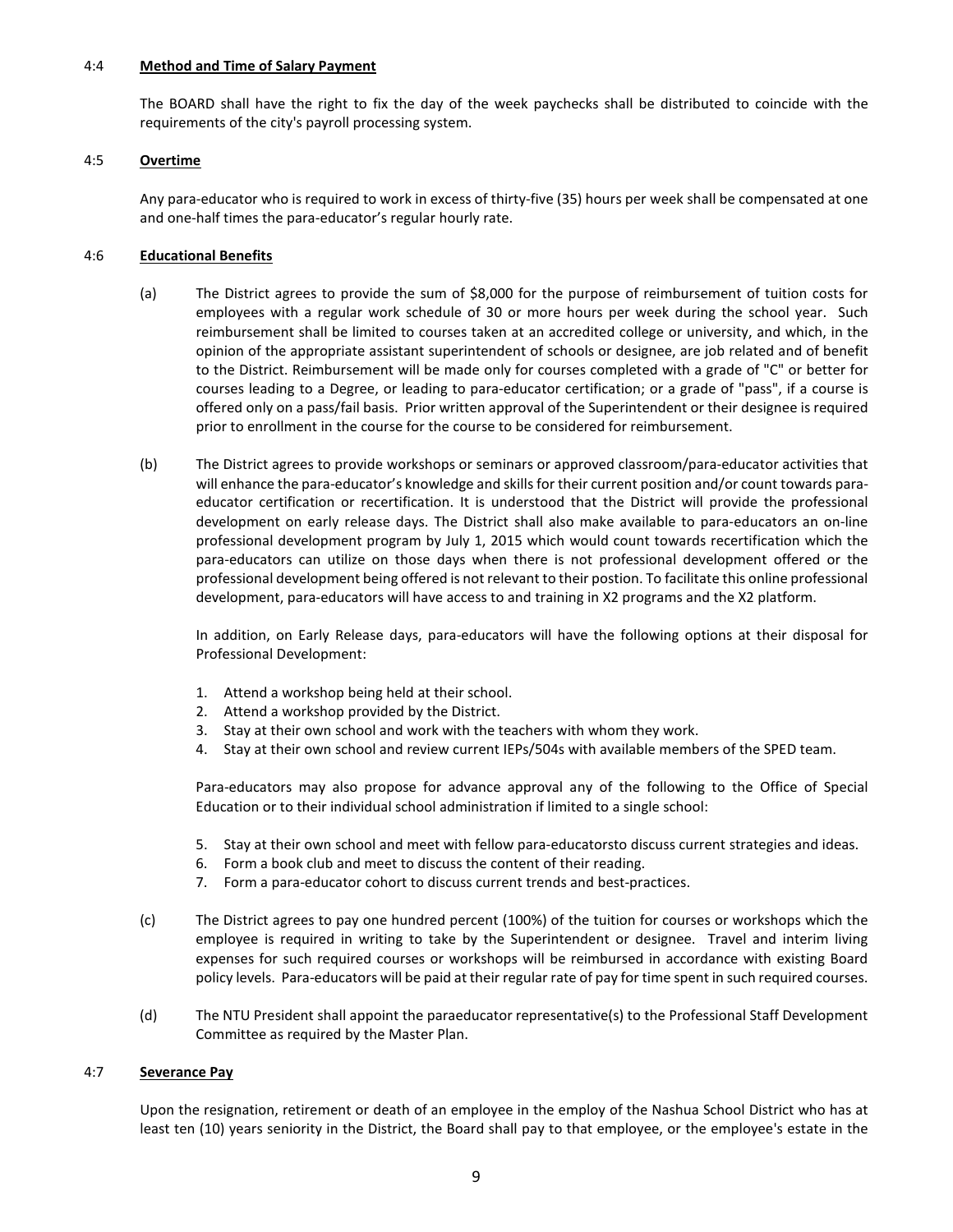case of death, \$30 for each day of the employee's accumulated sick leave then remaining. Further, if an employee dies while in the employment of the Nashua School district, his/her estate/beneficiary shall receive the proceeds of the District-funded life-insurance policy.

# 4:8 **Holiday Pay**

Para-educators working a regular schedule of 30 or more hours per week during the school year shall receive Christmas Day, Thanksgiving Day, the day after Thanksgiving , New Year's Day, Labor Day, Memorial Day and, Martin Luther King Day, payable at the rate of the employee's regularly scheduled work day times their regular straight time rate of pay. If para-educators are required to work on any holiday scheduled in the approved school calendar they shall receive their normal daily rate of pay in compensation for that day in addition to their holiday pay.

# 4.9 **Longevity Pay**

1. Longevity will be paid to all bargaining unit employees in the active employment of the District based on the following table. For purposes of longevity pay, seniority will be based on completed years of service as August  $31<sup>st</sup>$  in any calendar year. An employee who has worked at least ninety (90) days in a school year shall be considered to have completed one year of service. These payments shall be made as a lump sum payment on the Thursday following Spring vacation:

| After ten (10) years seniority     | \$ 500.00                           |
|------------------------------------|-------------------------------------|
| After fifteen (15) years seniority | \$750.00                            |
| After twenty (20) years seniority  | \$1,000.00                          |
| After thirty (30) years seniority  | \$1,500.00 (effective July 1, 2021) |

- 2. Seniority will be computed as of the employee's anniversary date occurring on or prior to August  $31^{st}$  in any calendar year.
- 4.10 A stipend of \$250 will be awarded to those employees that meet the para-educator educational standards of the No Child Left Behind legislation as written on January 8, 2002 (completion of the local assessment, two years of college or an Associate's degree or higher). In the event that the standards under NCLB are eliminated, those employees that have qualified for the stipend shall continue to receive the annual stipend. In order to receive the stipend, paraeducators shall provide the supporting documentation on or before February  $1^{st}$ . Payment shall be made on the Thursday following February vacation. In order to receive the stipend the employee must be in the active employment of the district at the time of the stipend payment.

# **ARTICLE V SUPPLEMENTAL BENEFITS**

#### 5:1 **Workers' Compensation Benefits**

Employees shall continue to be covered by the provisions of the New Hampshire Workers' Compensation Act.

# 5:2 **Supplemental Injury Benefits**

The following benefits shall be available only to para-educators in active employment who work a regular schedule of 30 or more hours per week during the school year and shall be paid only for those days when school is in session.

(a) A para-educator absent from work as the result of a work related injury or illness occurring during employment with the District, and who receives workers' compensation benefits, shall be paid by the District one-hundred percent (100%) of the difference between the employee's average daily wage as determined for the purpose of workers' compensation benefits, and the amount of daily workers' compensation benefits received by the employee for each day that school is in session;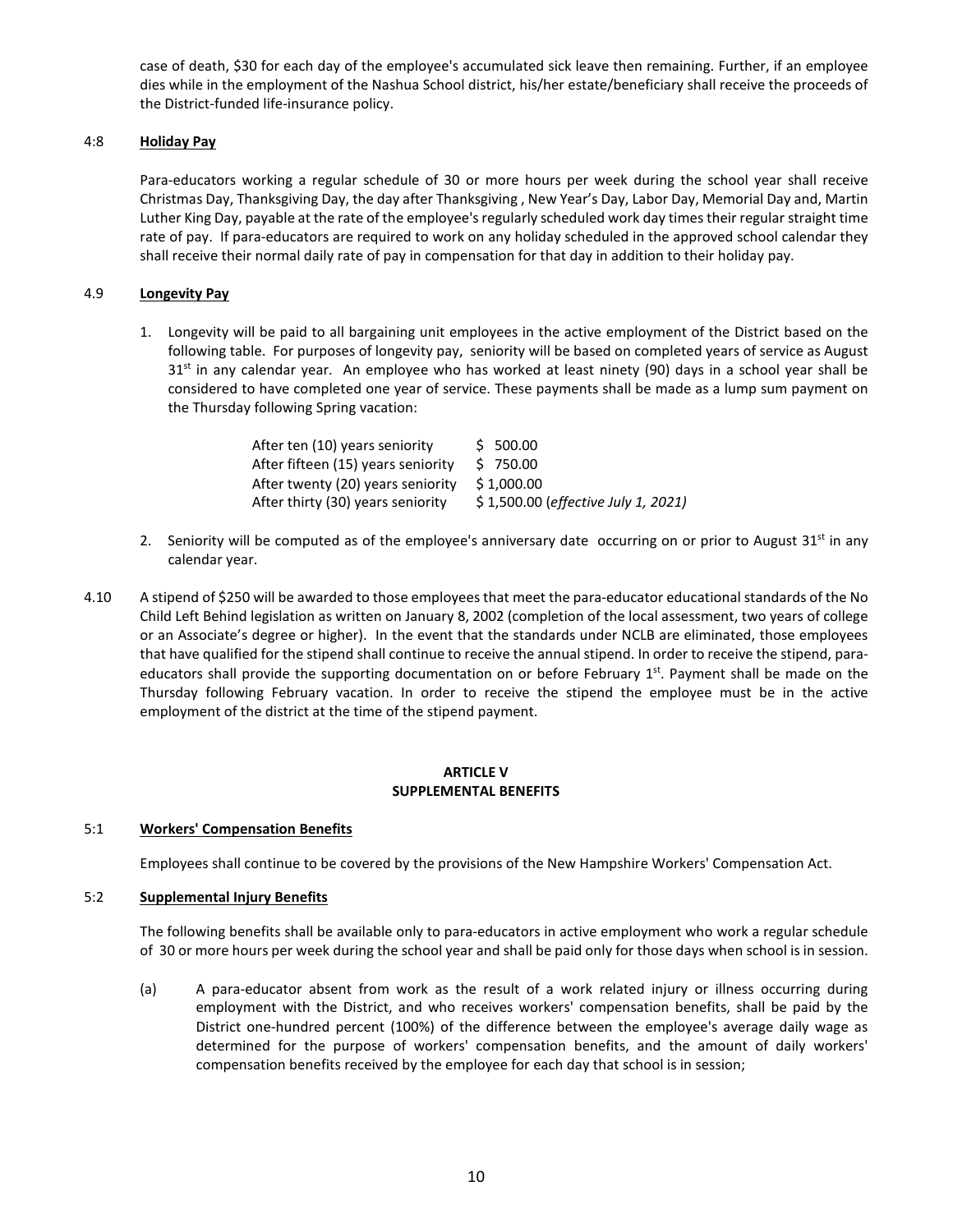- (b) It is intended that no employee shall receive for each day of absence more than the amount of daily pay as determined for the purpose of workers' compensation benefits. Any excess amounts received shall be forthwith returned to the BOARD;
- (c) Absences under this provision shall be charged to the employee's accumulated sick leave on the basis of one-half day sick leave deducted for each day of absence;
- (d) This supplemental benefit shall cease upon the exhaustion of the employee's sick leave entitlements;
- (e) The provisions of this section shall not prevent an employee from electing to waive the supplemental benefit from the District, in which instance no sick leave days shall be deducted from the employee's accumulated sick leave;
- (f) An employee, absent from work due to a work-related injury or illness, may be terminated by the District after the exhaustion of workers' compensation benefits, or one year, whichever is sooner. Upon medical certification that the employee is fully able to perform the employee's former job responsibilities, an employee, terminated under this section 5:2 (f) because of an absence of one year, shall be rehired for the next available similar position as that held by the employee at the time of termination, provided the employee is qualified for the position.

# 5:3 **Health Benefits**

A. The following benefits shall be available only to employees in active employment who work a regular schedule of 30 or more hours per week during the school year of employment. Employees will be eligible to enroll for coverage upon hiring and as soon as premiums begin.

The Board of Education shall provide, subject to the provisions of this Article, upon the request of an eligible employee, the contribution as defined in Section 5.3 (B), toward the premium of an individual plan, subject to plan approval, of one of the following, if available, or a comparable plan:

- a. Point-of-Service-Plan with benefits comparable to those currently provided;
- b. HMO Plan; or
- c. High Deductible Health Plan with Health Savings Account (HDHP w/HSA) with benefits comparable to those provided; or
- d. The Board may make additional plans available to members with benefit levels and premium cost sharing determined by the Board in its sole discretion

One such plan for the duration of this contract shall be a high-deductible plan that meets the requirements of the Affordable Care Act.

The option of the health care plan is at the sole discretion of the City. It is agreed by all parties concerned that the City reserves and shall have the right to change insurance carriers provided the benefits to participants are comparable and the city elects the least expensive plan available to provide such benefits.

Should the City determine that it is in the best interests of the City to offer a "comparable" plan to either option "a", "b" or "c", it shall provide at least one hundred twenty (120) days prior written notice to the Union and documentation of the cost to members and the benefits that will be provided under the comparable plan. Should the Union determine that the proposed plan is not comparable, the grievance shall not be subject to the grievance procedure and shall be submitted directly for arbitration no later than thirty (30) days after the Union is notified of the proposed change to the comparable plan. The grievance shall be heard in an expedited manner. The decision of the arbitrator shall be binding on both parties.

For the duration of this Agreement, either party to the Agreement may request that a joint labor/management committee be convened to consider the performance of the aforementioned plans and any changes thereto.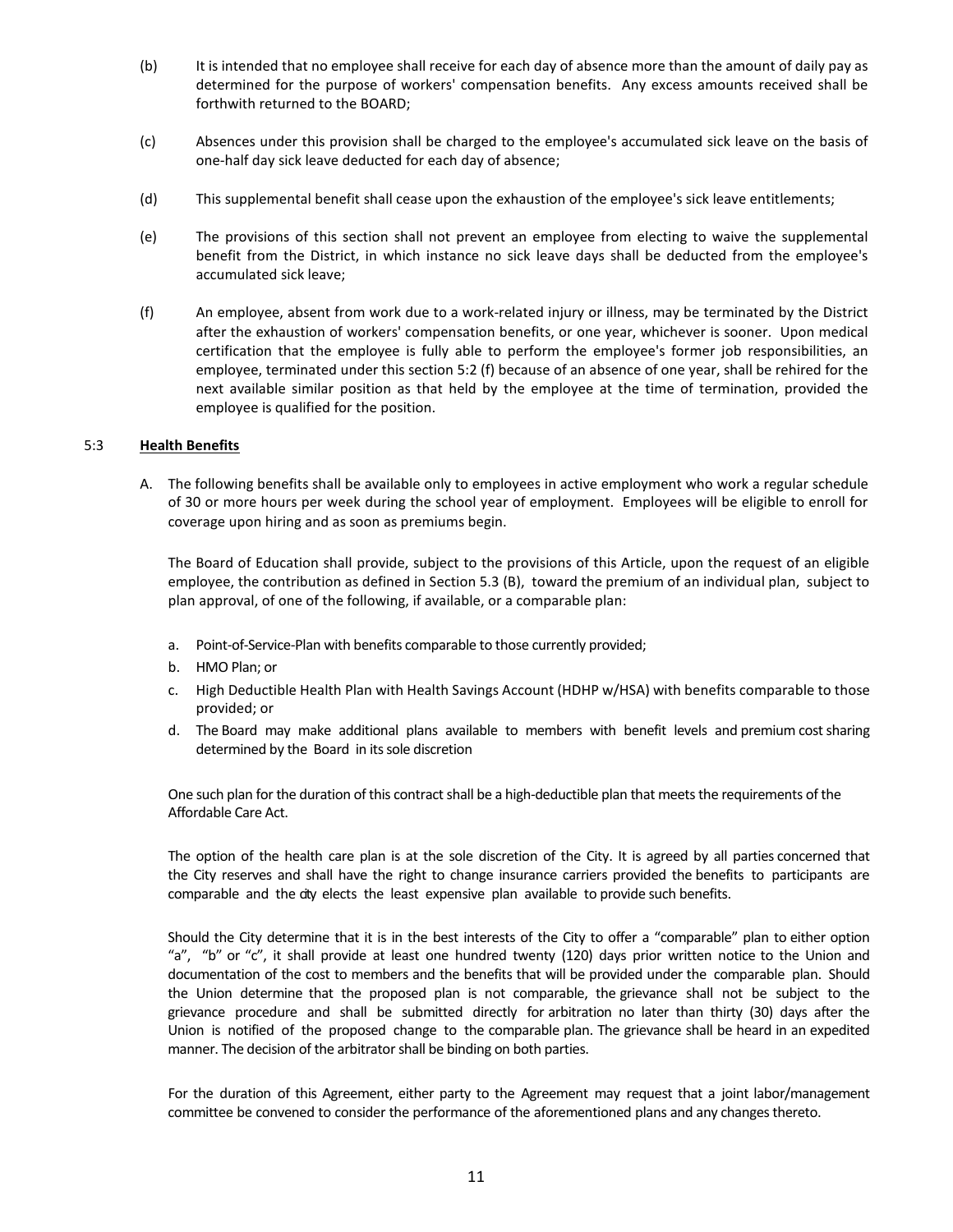The Nashua School Board and the Nashua Teachers' Union mutually agree that the Unit will actively and in good faith pursue with the City of Nashua, alternative models of health care plans, policies, and structure that meet both the City's goal of reducing and/or containing health insurance costs and that meet the health care needs of City employees.

The City's New HMO Plan shall have the following co-pays and deductibles:

- (a) Twenty-Five Dollars (\$25.00) per medical visit;
- (b) One Hundred Dollars (\$100.00) per emergency room visit;
- (c) One Thousand Five Hundred Dollars (\$1,500.000) Per Person, Three Thousand Dollars (\$3,000.00) Per 2 person/Family Inpatient/Outpatient Facility Deductible, and
- (d) Three Tier Pharmacy Benefit of \$10/\$30/\$50 (\$20/\$60/\$100 Mail Order).

Anthem HDHP w/Health Savings Account (HSA)

- (f) Include commitment to \$1,500 Single and \$3,000 contribution to the HSA.
- (g) Include prorating of HSA contribution based upon enrollment date Emloyees who join the HDHP w/HSA at any time other than July 1 will receive a pro-rated City contribution of \$125 monthly for a single plan and \$250 monthly for 2-person or family plan for each full month remaining in that fiscal year; except that newly eligible teachers who enroll on October 1 will receive the full contribution.
- (h) Include disbursement of HSA contribution in two installments (July and October). The Board's HSA contribution will be distributed in two (2) installments, one on or about July 1 and one on or about October 1, provided that if an employee is required to pay more towards his/her deductible than the initial 50% contribution, upon presentation of suitable documentation, the City will contribute the remaining 50% before October 1.

Any eligible member of the bargaining unit requesting initial membership in a plan may enter during a specified enrollment period. Any eligible member desiring to select a different plan may make such a change only during the annual enrollment period. Eligible members moving into or out of a HMO or Point-of-Service Plan service area may change plans within a specified period after such move to the extent permitted by the plans.

B. The Board shall contribute 80% of the premium for the single person plan for all insurance plans offered and for all eligible employees regardless of years of experience.Employees choosing 2-person or family coverage plans will only be credited for the 80% of the single person premium.

Beginning December 1, 2021, employees on the 2-person or family Anthem high deductible plan (with or without HSA) shall pay all premium costs in excess of the 80% premium of a single-person plan up to the cap in the table provided below:

| <b>PLAN</b>                        | <b>2-PERSON</b> | <b>FAMILY</b> |
|------------------------------------|-----------------|---------------|
| Anthem HighDeductible with HSA     | \$7,000         | \$12,000      |
| Anthem High deductible without HSA | \$6,500         | \$11,000      |
| All others                         | No cap          | No cap        |

These fixed dollar amounts will be the same for furture years until the employees reach 20% matching for 2 person and Family-plan coverage for the capped plans, at which time the premium co-pay will become 20%.

An employee shall become eligible for the group health insurance benefits on the first of the month following the conclusion of the eligibility period as defined in Section 5.3 (B) subject to plan approval.

All other employees of this Bargaining Unit not eligible for insurance as defined in Section 5:3 (A) will be accorded the group rates of this Bargaining Unit for their own purchase if allowed by the Carrier and if available through the City of Nashua. Employees paying for these healthcare premiums out of pocket shall do so in a timely basis.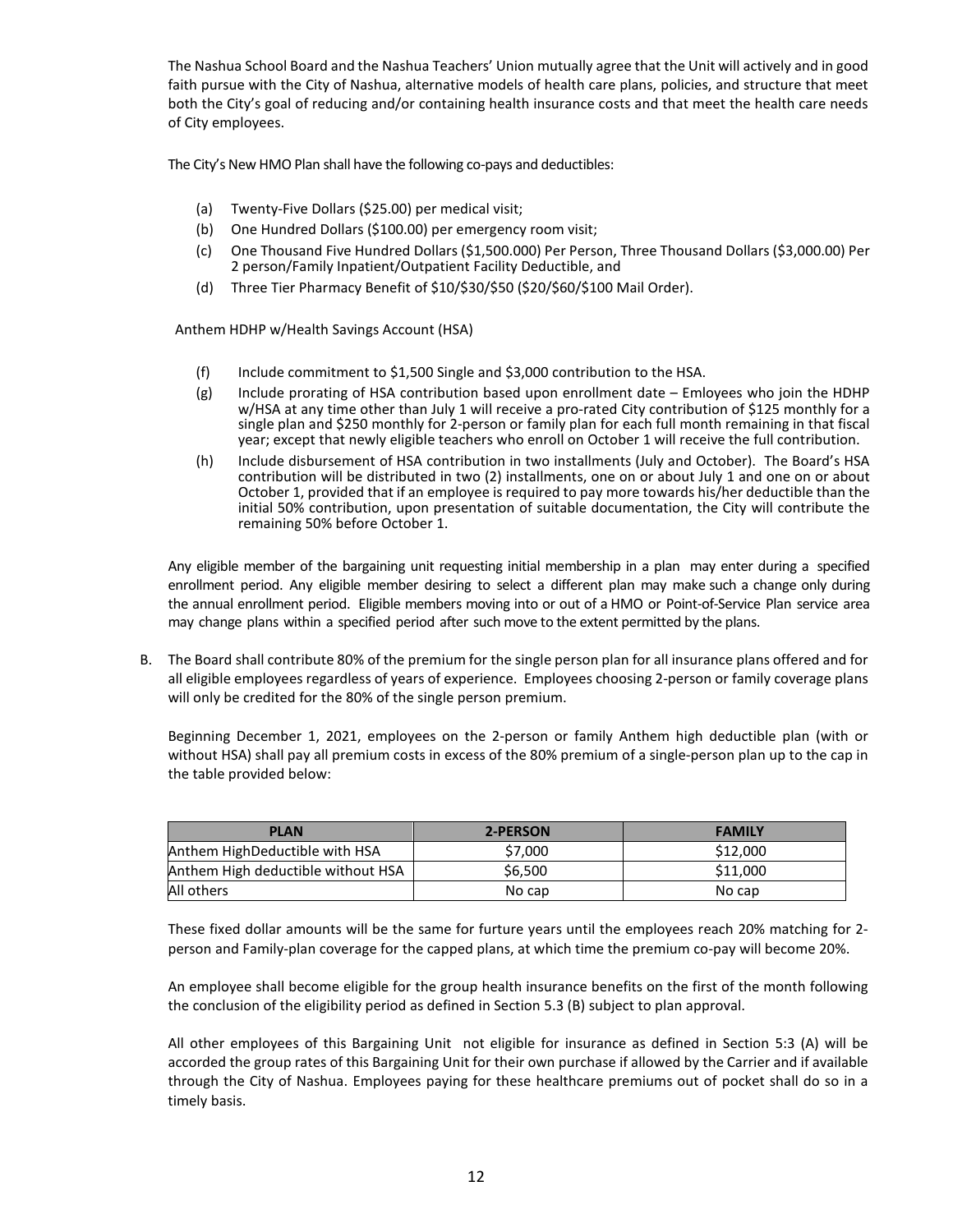#### 5.4 **Dental Insurance**

The BOARD agrees to provide, at no cost to the employee, single person dental coverage for the employees who work a regular schedule of 30 or more hours per week commencing on the first day of the next month if hired by the 15<sup>th</sup> of the month. If hired after the 15<sup>th</sup> of the month, then coverage shall commence on the first calendar day of the month occurring after 28 days have elapsed since the date of hire into the bargaining unit. The dental plan to be provided shall be the Northeast Delta Dental Plan which provides the following: Coverage A (100% diagnostic and preventive care); Coverage B (85% for basic restorative care for fillings, extractions, root canal therapy, periodontal treatment, repair of a removable denture, emergency palliative treatment ); Coverage C (70% coverage for Major Restorative Care for removable and fixed partial dentures (bridge); complete dentures; rebase and reline dentures, crowns, onlays and implants ). The total coverage per contract year is a maximum of \$1,500 per person for coverage A, B and C with no annual deductible. Additional coverage for the two-person or family plans may be purchased by the employee at his/her own expense.

#### 5.5 **Life Insurance**

Upon completion of the probationary period, the District shall provide, at no cost to the employee, a life insurance policy of \$10,000 to employees who annually work 30 or more hours per week or more during the school year.

# **ARTICLE VI LEAVES OF ABSENCE**

The following benefits shall be available only to para-educators who work a regular schedule of 30 or more hours per week during the school year and who have completed thirty (30) days of employment.

#### 6:1 **Sick Leave**

1. Para-educators who work a regular schedule of thirty (30) or more hours per week during the school year shall be entitled to sick leave of 10 days without loss of pay. Each eligible para-educator's's sick leave shall be accumulative to a total of 75 days. Each eligible para-educator having worked at least one complete school year in the Nashua School District may maintain sick leave and carry-over their accrued time. Regardless of the amount of hours worked, any unused accrued sick leave is retained by the para-educator when changing positions.

Para-educators who work a regular schedule of less than thirty (30) or more hours per week during the school year shall be entitled to the following number of sick days:

Twenty-four (24) to less than thirty (30) hours per week: 8 sick days Twenty (20) to less than twenty-four (24) hours per week: 6.67 sick days Fifteen (15) to less than twenty (20) hours per week: 5 sick days Twelve (12) to less than fifteen (15) hours per week: 4 sick days Ten (10) to less than twelve (12) hours per week: 3.33 sick days

Paraeducators working less than 30 hours per week during the school year may accumulate sick leave to a total of 75 days.

Each eligible para-educator's sick leave shall be accumulative to a total of 10 days. Each eligible paraeducator having worked at least one complete school year in the Nashua School District may maintain sick leave and carry-over their accrued time. If the para-educator moves to a position of thirty (30) hours or more per week during the school year, the sick leave shall be carried into the new position.

- 2. No sick leave payments shall be applied retroactively for unpaid leave taken during the probationary period.
- 3. The District agrees that each employee entitled to annual sick leave shall be notified at the beginning of each school year of the employee's accumulation to date. Balances provided on the employee's pay stub shall constitute notice.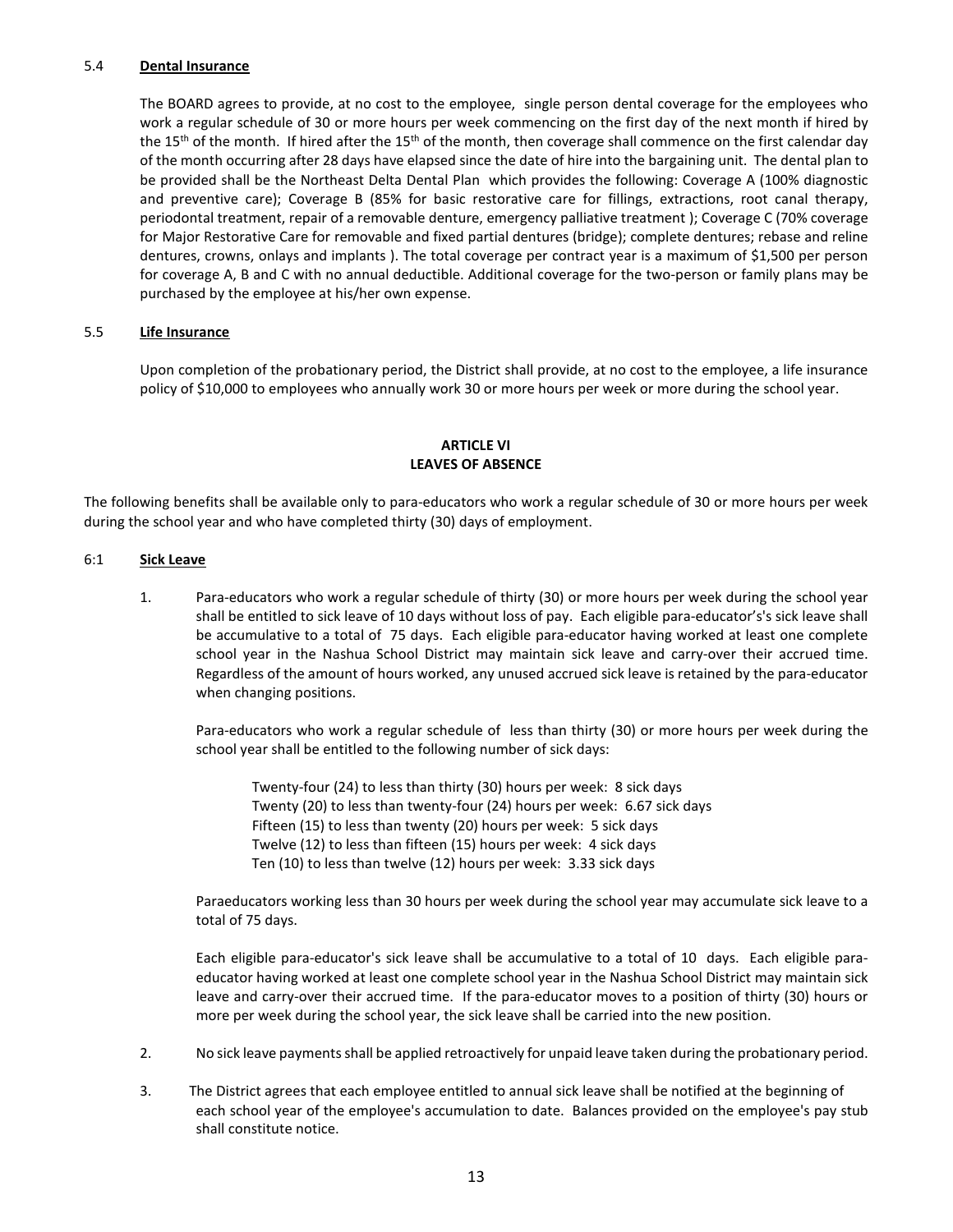- 4. Sick leave shall be allowed only in the case of necessity and actual sickness or disability of the employee, employee's spouse, domestic partner or the employee's dependent children, parents, or for the employee to take physical and dental examinations or other sickness prevention measures. In case of the serious illness or accident of the spouse of the employee, parents, or children of the employee, necessitating the employee's absence from work, the Principal, supervisor or designee may grant absence from work with sick pay up to the amount of annual and accumulated sick leave to which the employee is entitled. An employee shall be eligible to use sick leave for any FMLA qualifying event.
- 5. An employee must notify the Principal prior to starting time, in order to draw sick leave pay. In order to qualify for paid sick leave of five (5) consecutive days or more, the employee may be required to present a doctor's certificate or other satisfactory evidence to the Human Resources office, indicating the employee was unable to work due to sickness or injury during the period claimed. The exception shall be FMLAqualifying circumstances that apply indicating a serious health condition of more than three calendar days or an overnight stay at the hospital. Board FMLA policy GCCBC will be followed.
- 6. The District may terminate any employee absent from work due to illness after exhaustion of benefits under Article VI, and exhaustion of authorized leave, upon the second (2nd) unexcused absence during the school year. An unexcused absence is when an employee is absent from school for any reason other than those specified in Article VI.
- 7. In the event a newly hired employee leaves the employ of the District within ten (10) months of being hired, and has taken sick leave before leaving the District's employ, that employee shall return to the District all pay received for sick leave taken in excess of those days which bear the same ratio to the annual sick leave authorized as the number of full months worked by the employee bears to ten.
- 8. Payment to employees working thirty (30) or more hours per week during the school year for time lost by reason of sick leave shall be made on the basis of the number of hours in the employee's regular daily work schedule. A deduction of one day from any sick leave to which the employee is entitled shall be made for each day of sick leave taken.

# 6.2 **Sick Leave Bank**

- 1. A Sick Leave Bank shall be maintained in accordance with this article for participating members who have exhausted their individual accrued sick leave as a result of a serious extended illness, incapacitating accidents.
- 2. Contributions must be made within thirty (30) calendar days from the date the person begins employment or within thirty (30) calendars days of a call for replenishment of the Bank. The initial contribution of participating members shall be one (1) day, with subsequent contributions of one (1) day for each call for replenishment. All contributions shall be voluntary.
- 3. A call for replenishment shall be made at any point in time when the balance of days in the Sick Leave Bank account falls below one (1) day times  $\frac{3}{4}$  the number of members in the bank or 120 days, whichever is lower.
- 4. The operation of the Bank and withdrawals from it shall be governed by a Committee of two (2) members selected by the Union and one administrator selected by the Superintendent. The Committee shall establish such rules and operating procedures as may be necessary to administer the Bank. In considering requests for withdrawal from the Bank, the committee may require substantiating medical documents, and in all cases, the decision(s) rendered by the Committee shall be final and binding.
- 5. A member may withdraw sick days from the Bank only after:
	- 1) exhausting his or her individual accrued sick leave;
	- 2) receiving the approval of the Committee.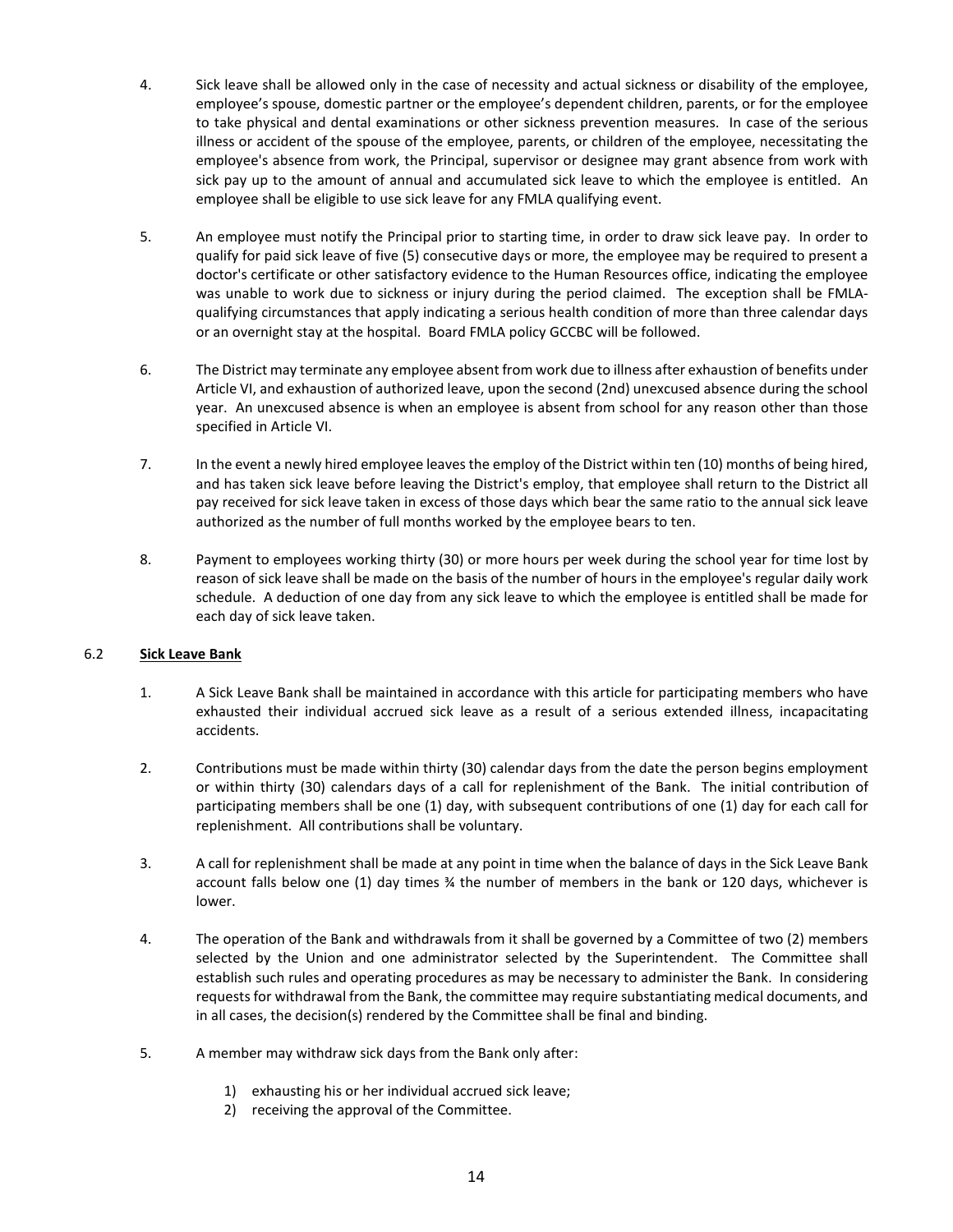However, withdrawals shall be retroactive to the first working day following the exhaustion of accrued sick leave benefits.

6. Notification to the Sick Bank Committee of need for sick leave bank days by a member will be within 10 work days of when the member has been informed by a physician of a qualifying event or there has been a change in diagnosis and/or treatment plan.

# 6:3 **Personal Leave**

- 1. Para-educators who work a regular schedule of thirty (30) or more hours per week during the school year and who have completed thirty (30) days of employment shall be entitled to non-accumulative leave of absence with full pay for the following reasons up to a maximum of four (4) days in any pupil school year.
	- (a) Marriage of the para-educator, para-educator's children, parents, or immediate family as defined under Article 6:4;
	- (b) Graduation exercise of the para-educator, para-educator's spouse/domestic partner, or of the eligible para-educator's children;
	- (c) Required appearance in court;
	- (d) Observance of a nationally recognized religious holiday of the religion practiced by the para-educator;
	- (e) Compelling personal business that cannot be accomplished outside of the school day.
- 2. All leaves of absence referred to in Section 6:3 are subject to the following conditions:
	- (a) Except in emergency situations, at least forty-eight (48) hours notice shall be given in requesting a personal day through the building principal. Lacking such notice the absence will be considered unauthorized and the para-educator taking unauthorized leave will not be paid;
	- (b) The Principal may, if necessary and for valid reason, withhold approval of requests for personal leave;
	- (c) Para-educators requesting a personal day immediately preceding or following a holiday or vacation period must provide the Principal, or his/her designee, with the specific reason the personal day is being requested. No paid personal days will be granted for the aforementioned days for the exclusive purpose of extending the holiday or vacation period, or if the reason for which the day is requested could be scheduled on another day.
- 3. Personal leave days which are not used in any contract year will be added to the employee's accumuluated sick leave balance as provided for in Section 6:1 of this agreement.
- 4. Para-educators utilizing personal leave on an early release day shall receive the employee's regular rate of pay based on the employee's regular work day.
- 5. Para-educators shall have the option to utilize their available personal leave days to receive compensation when school is closed for a full school day or due to delayed opening due to inclement weather. Such election shall be made within 24 hours of return to work through Kronos. See the Table in 7:5.4(A) for complete details, including other options.

# 6:4 **Bereavement Leave**

- (a) Para-educators may be granted up to seven (7) days per occurrence in any school year for a death of a spouse, domestic partner, parent, or child(ren) or step-equivalents for which there shall be no deduction in pay. A deduction of one day shall be made from any bereavement leave to which the employee is entitled for each day used, except that employees utilizing bereavement leave on an early release day shall receive the employee's regular rate of pay based on the employee's regularly scheduled work day.
- (b) Para-educators may be granted up to three (3) days per occurrence in any school year for a death of a member of the immediate family of an employee for which there shall be no deduction in pay. "Immediate family" shall include: brother, sister, father-in-law, mother-in-law, son-in-law, daughter-in-law, grandparents and grandchildren. A deduction of one day shall be made from any bereavement leave to which the employee is entitled for each day used, except that employees utilizing bereavement leave on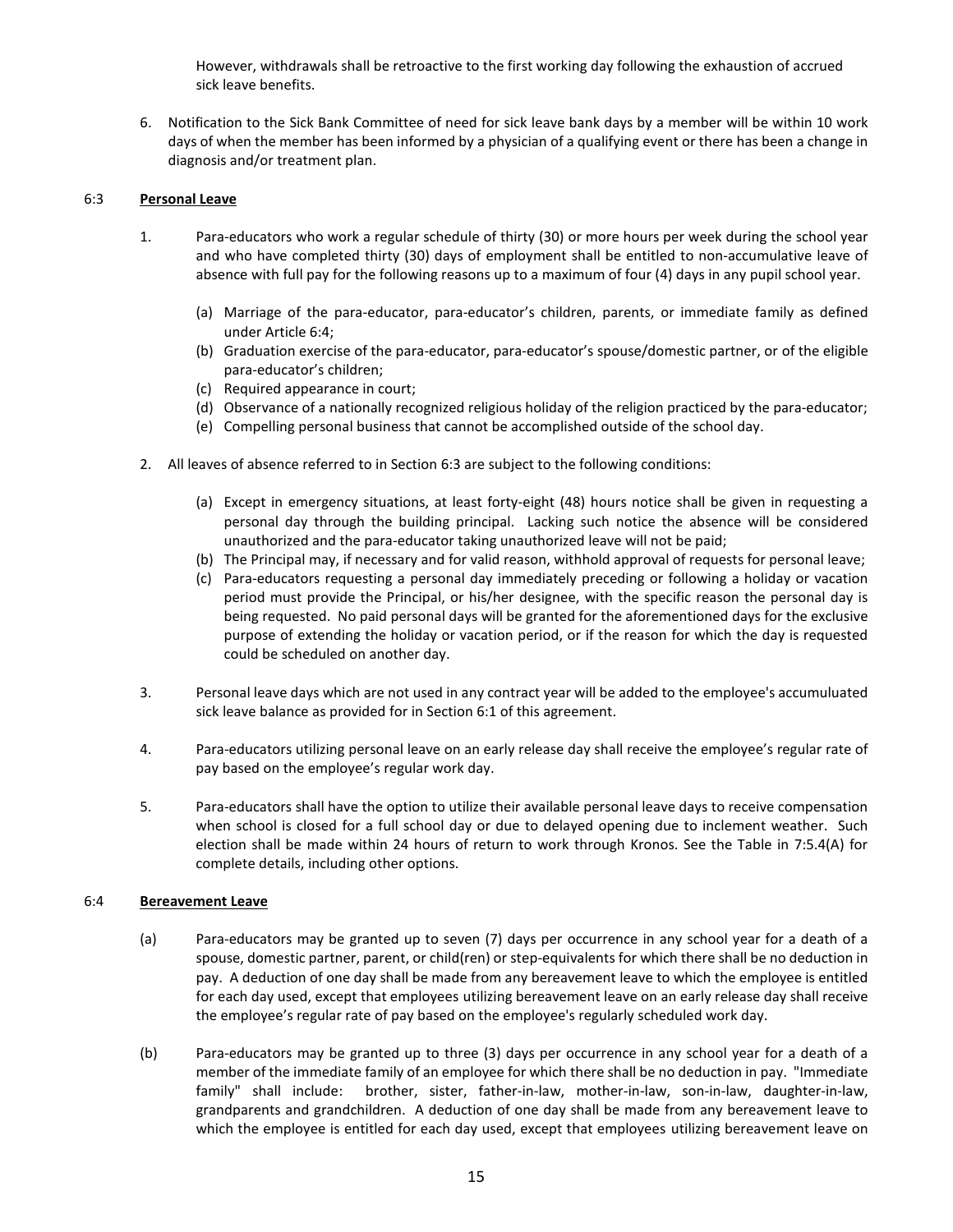an early release day shall receive the employee's regular rate of pay based on the employee's regularly scheduled work day.

- (c) Para-educators working a regular schedule of thirty (30) or more hours per week during the school year may be granted up to two (2) days total in any school year for a death of a close relative of an employee for which there shall be no deduction in pay. "Close relative" shall include: aunt, uncle, niece, nephew, in-laws not included under (b) and close friends, provided the close friend lives in the employee's home. A deduction of one day shall be made from any bereavement leave to which the employee is entitled for each day used, except that employees utilizing bereavement leave on an early release day shall receive the employee's regular rate of pay based on the employee's regularly scheduled work day.
- (d) Bereavement leave must be taken contiguous to the death and/or at the time of the funeral/memorial service.

#### 6:5 **Released Time**

Up to four (4) members of the Bargaining Unit will be entitled to released time, as needed without loss of pay or loss of personal days, for the purpose of contract negotiations, mediation and fact-finding.

### 6:6 **Court Appearances**

An employee who is subpoenaed as a witness in a civil or criminal case, or who is called for service on a jury, will be granted the difference between the fee received for such service, excluding court reimbursement for mileage, meals and lodging, and the amount of earnings lost by reason of such service. Satisfactory evidence of the fee received, exclusive of mileage, meals and lodging reimbursement, must be submitted to the Payroll Office for the differential to be granted. Time paid under this Article 6:6 shall not be counted as time worked for purpose of computing overtime.

#### 6:7 **Military Service**

Each employee shall be granted a leave of absence for military service, without pay, for the duration of compulsory service. An employee granted such a leave shall, upon return, receive active service credit and appropriate annual salary, including increases granted during the period of military service.

#### 6:8 **Selective Service Tests**

Each employee shall be granted regular salary, without loss of pay when required to be in attendance for a usual and customary selective service examination, physical examination, or other tests required by the United States Government.

#### 6.9 **Extended Leave**

(a) Employees who have completed the initial probationary period are eligible to receive a leave of absence for the extended illness of the employee, or the employee's spouse, children, mother, or father for a period of up to twelve (12) weeks or the amount of accrued leave available to the employee, whichever is greater. During the period of such leave, the employee shall be entitled to utilize all of the employee's accrued leave at the employee's discretion. Once the employee's accrued leave is exhausted, the leave shall be unpaid. At the discretion of the Superintendent, an extended leave in excess of twelve (12) weeks or the employee's accrued leave, whichever is greater, and up to twelve (12) months may be granted. Upon exhaustion of the employee's paid sick leave or personal days, the employee is not be eligible to receive any of the benefits contained in this Agreement but may continue to access insurance benefits at the employee's own expense. The employee shall not lose any seniority the employee has earned up to the date of the approved leave. The employee desiring to return from such extended leave shall be assigned to the next available vacancy for which the employee is qualified and be eligible for all benefits upon the employee's return to work.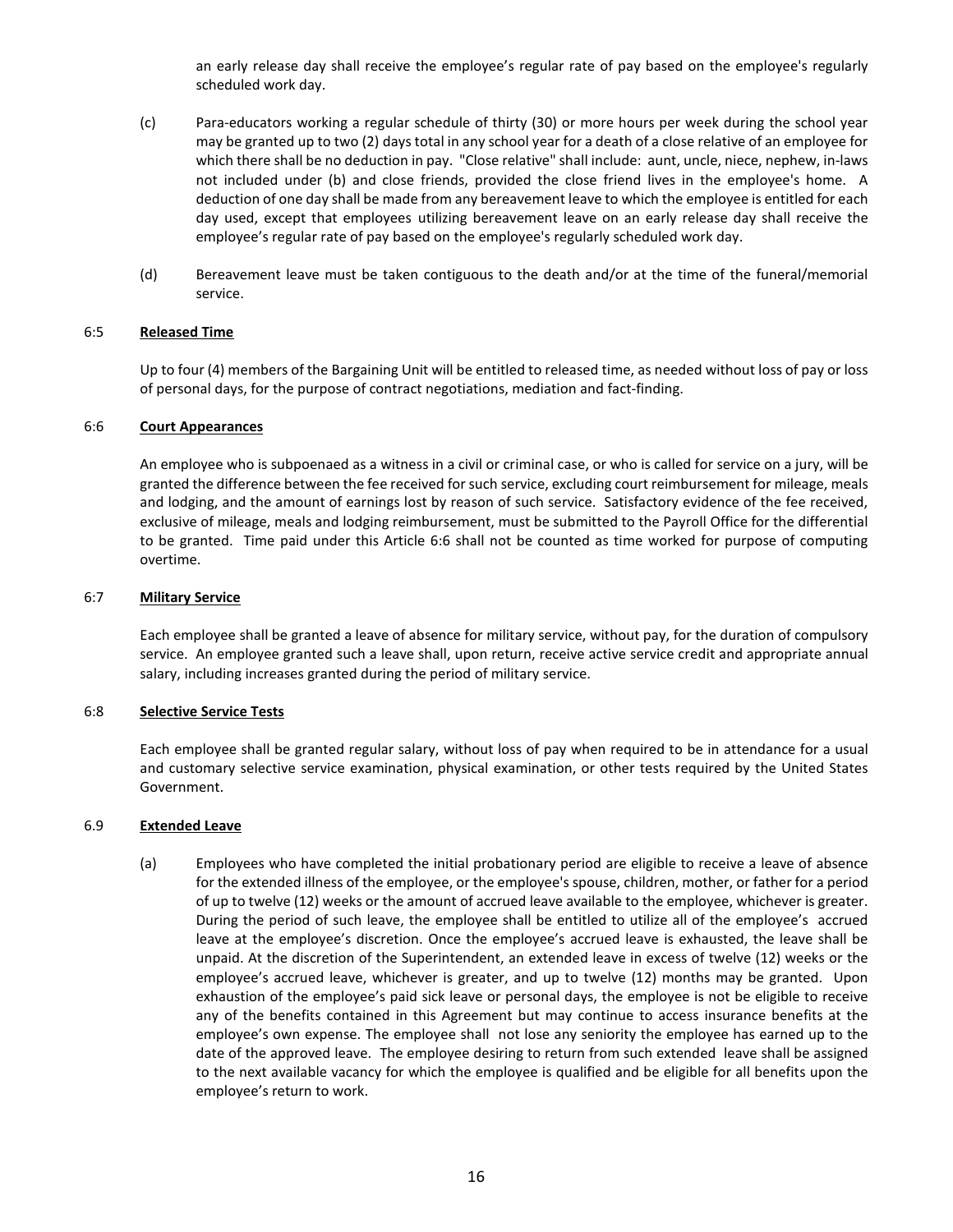- (b) Employees who have completed the initial probationary period may apply for an unpaid extended leave of absence for purposes of rearing the employee's natural or legally adopted child for up to one (1) year. Such a leave is limited to the child's first two years of life. Employees who have completed the initial probationary period may also apply for an unpaid leave of absence for up to one (1) year to care for an individual for whom the employee serves as legal guardian. The employee is not eligible to receive any of the benefits contained in this Agreement but may continue to access insurance benefits at the employee's own expense through COBRA. The employee shall not lose any seniority the employee has earned up to the date of the approved leave. The employee desiring to return from such extended leave shall be assigned to the next available vacancy for which the employee is qualified and be eligible for all benefits upon the employee's return to work.
- (c) A para-educator who is granted an extended leave of absence for the purpose of pursuing a teaching certification and who is then engaged, as part of his/her education program, to act as student teacher in the Nashua School District, will be permitted to remain an employee of the District and to receive insurance benefits through the District, with 100% of the cost of such insurance benefits being the responsibility of the para-educator.

Para-educators who are on leave and engaged as a long-term stubstitute in the Nashua School District shall retain all benefits and shall be paid their current salary plus stipend, as outlined in Article 7:7-2, or the long-term substitute rate, whichever is higher.

Para-educators who are serving as a Continuing Substitute as covered in the teacher contract, inclusive of salary and benefits in that contract, shall retain their former para-educator position in the beginning of the next school year.

Upon resumption of their para-educator position, a para-educator on leave for student teaching within the District, a long-term substitue within the District, or as a continuing substitue within the District shall return to their prior step placement.

# **ARTICLE VII WORKING CONDITIONS**

# 7:1 **Employment Status**

- 1. All para-educators will keep their current assignment for the following year with the exception of the following:
	- a. The para-educator is in their probationary period and is terminated.
	- b. The para-educator is terminated under the provisions of Article 6:1.6.
	- c. The para-educator is going through due process/discplinary action.
	- d. The Reducation-In-Force (RIF) language has been enacted.
- 2. The Administration shall notify employees of their tentative school assignments and their tentative duty assignments within the school for the coming school year by August 1.
- 3. During a planned reduction in staff, the following procedure will be used:
	- a. Where possible, staff reductions will be accomplished through attrition in staff.
	- b. In making involuntary staff reductions, the least senior para-educator within the designated area being reduced shall be laid off. If the para-educator in the position being reduced is not the least senior para-educator, the para-educator in the position being reduced shall be transferred to an available para-educator's's position within the designated area. Such transferred para-educator shall serve a thirty (30) school day probationary period in the new position. If in the opinion of the building principal the para-educator is unable to perform satisfactorily in the new position, the para-educator will be placed in the recall pool. Before reaching a decision to displace a paraeducator, the principal must meet with the para-educator to explain the reasons why the principal believes the work performance to be unsatisfactory. The reasons given by the principal shall not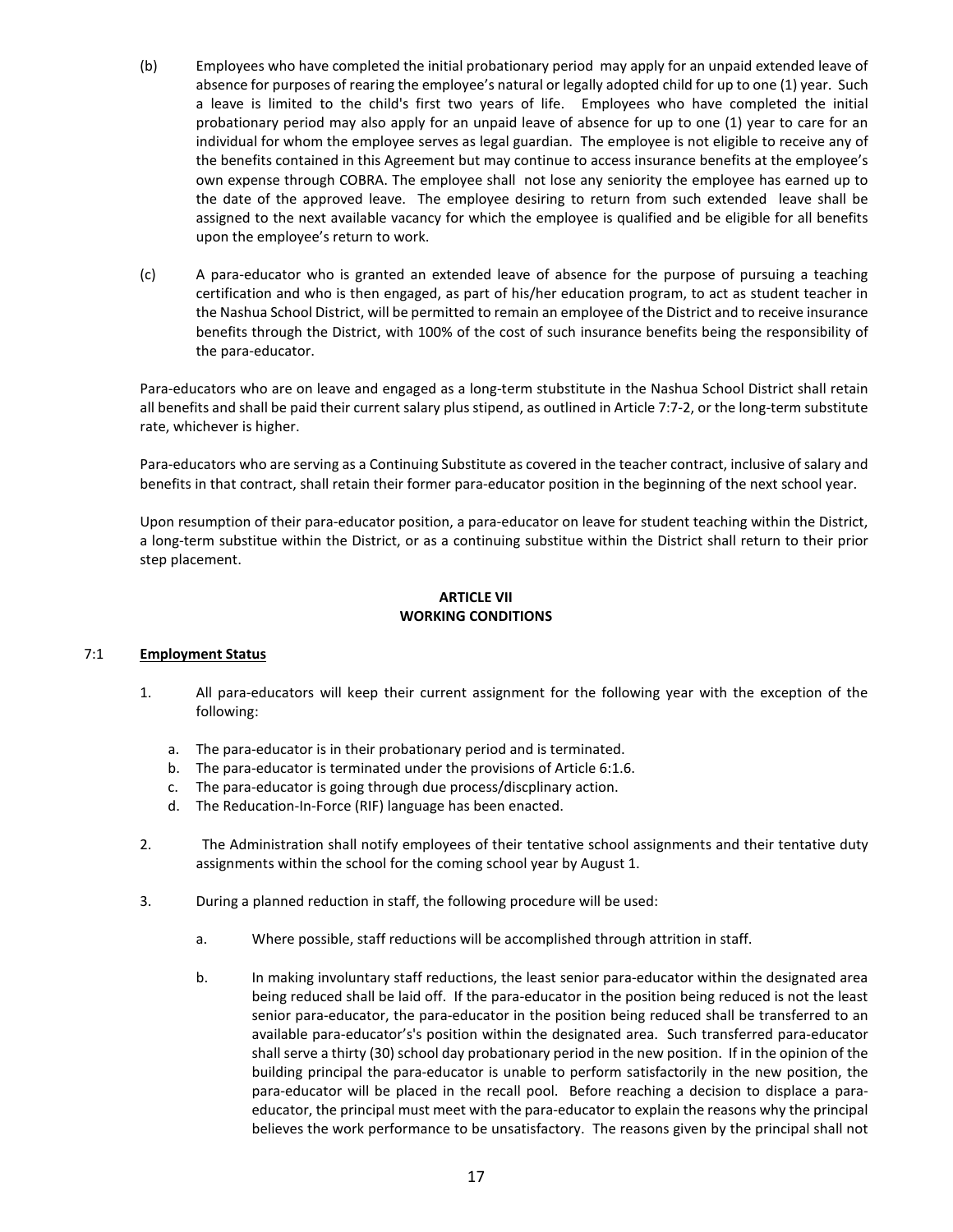be arbitrary or capricious. The three designated areas, instructional para-educator, technical paraeducator and district-wide special education para-educator shall be in accordance with Appendix C. Designated grade levels shall be Grades Nursery-6, and Grades 7-12.

c. When personnel are hired into designated areas previously reduced, preference will be given to personnel previously terminated under (b) above, within a designated area by order of seniority. If no para-educator is available for recall from within the designated area in which the vacancy exists, the District is not precluded, at its option, from hiring a para-educator in the recall pool from within another designated area.

All para-educators recalled under this Section 7:1.3(c) will serve a thirty (30) school-day probationary period in the new position.

If a para-educator in the recall pool declines an offered position twice, the para-educator will have no further recall rights.

Except as otherwise provided, recall rights will last a maximum of two (2) years from the date of layoff.

- d. If, in the opinion of the building principal, a para-educator under the provisions of this Section 7:1.3 is unable to perform satisfactorily in the new position to which the para-educator is transferred or recalled, the para-educator shall be returned to the recall pool in the paraeducator's's original designated area. A para-educator who is deemed, in the opinion of a building Principal, to be unable to perform satisfactorily in three (3) assignmentsshall have no further recall rights.
- e. Within a designated area, transfer rights will be implemented before any recall rights. When crossing designated areas, recall rights will supercede transfer rights.
- 4. No member of the Bargaining Unit shall be dismissed or disciplined except for just cause after having completed the probationary period associated with a position.

Disciplinary actions shall normally follow this order:

- A. Written Warning Level 1;
- B. Written Warning Level 2;
- C. Suspension without pay;
- D. Discharge.

The District may deviate from the above when the severity of the offense warrants.

# 7:2 **Seniority**

When requested to take a different position, by the Administration, the para-educator shall retain seniority and accrued leave time.

#### 7:3 **Evaluation**

- 1. All evaluations shall be made openly, and shall be made by the employee's Principal or Assistant Principal. The evaluation forms and procedures shall be posted on the District website at the start of each school year.
- 2. A copy of any written evaluation report, signed by the employee, shall be placed in the employee's personnel file and a copy given to the employee. The employee's signature shall not necessarily indicate agreement with the content of the report. The employee shall have the right to make a written reply which shall be attached to the evaluation report in the employee's personnel file. All evaluations will be reviewed, in person, with the employee by the person making the evaluation.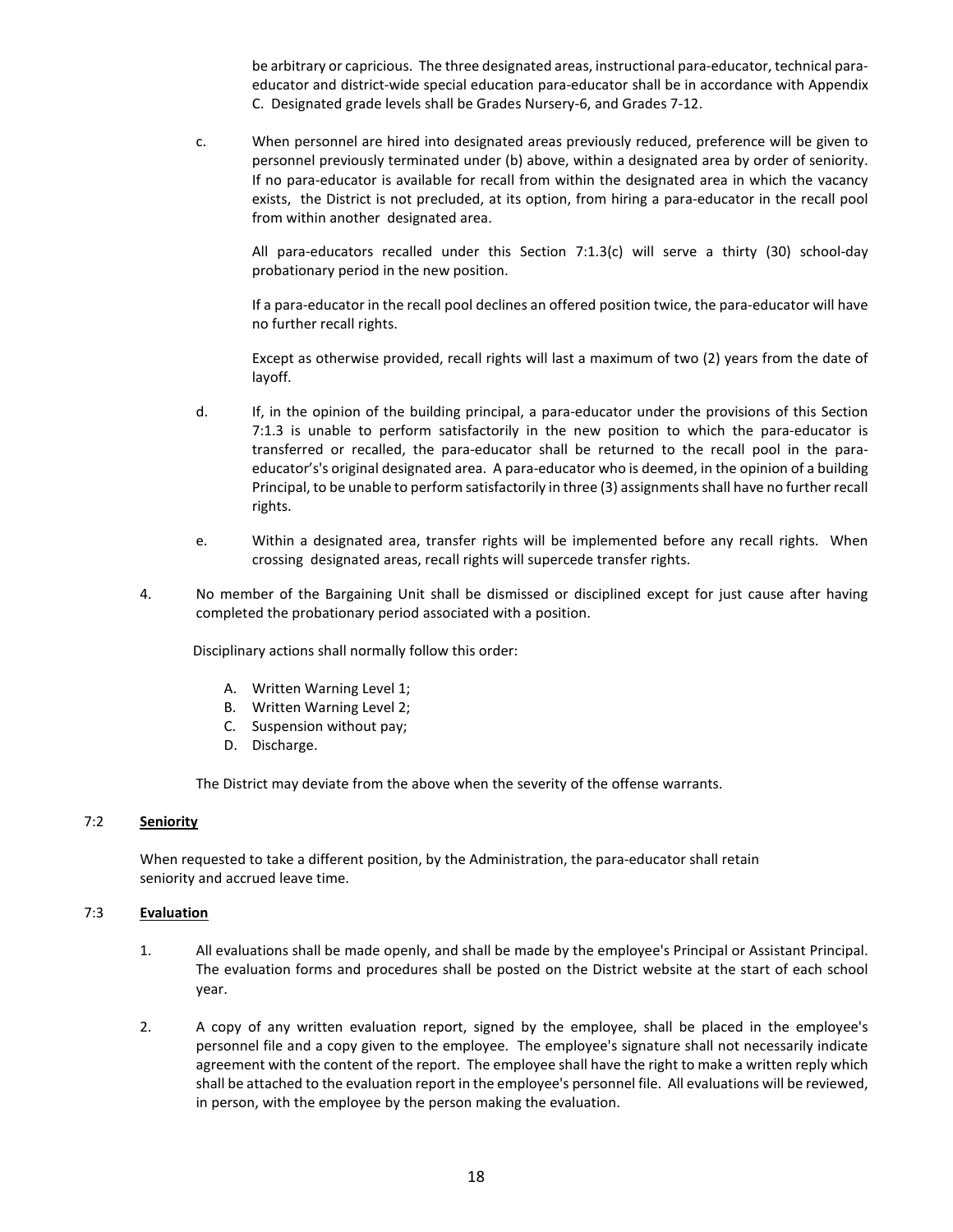## 7:4 **Personnel Files**

- 1. Each employee shall be entitled to knowledge of and access to supervisory records and reports of competence, personal character and efficiency maintained in the employee's personnel file with reference to evaluation of the employee's performance in the school district.
- 2. Upon request, the Administration shall provide to each employee copies of the records described above.
- 3. In the event that the Administration removes from the employee's file materials which it deems to be confidential, a dated notation will be placed in the file stating which materials have been removed.
- 4. Upon 24-hours notice, each employee shall have the right to review and reproduce material in the employee's personnel file.
- 5. The employee shall have the right to answer any material filed and the answer shall be attached to the file copy. The answer shall be reviewed by the Superintendent, Assistant Superintendent or Supervisor.
- 6. Reproductions of such material may be made by hand, or copying machine, if available.
- 7. Any item contained in an employee's file to which an employee has not been given access shall not be utilized in any legal proceeding against the employee.
- 8. An employee shall be given, upon request, a receipt for all transcripts, medical forms and all other material submitted to the Administration.

### 7:5 **Workday/Workyear**

1. The workyear shall consist of 180 pupil days, and the day prior to the first pupil day. New para-educators may be required to work one (1) additional day within five (5) days at the beginning of the pupil year. The NTU shall have a brief opportunity (15-20 minutes) to meet and greet new hires. Such para-educators will receive their regular daily rate of pay for attendance at the workshop. At the option of the District, newly hired or newly assigned para-educators working with children with multiple needs may be required to work the day before the first pupil school day.

In the event of a potential shortened pupil year, the parties agree to negotiate and seek mutual agreement and ratification of an agreement on work assignments, professional development or other activities to be carried out by para-eduators to complete the work year defined in Article 7:5.1. Notice of intent to negotiate must be communicated to the NTU by the District no later than March 15 of the current school year to provide adequate time for negotiation and ratification.

2. A para-educator's regular work schedule shall be established by the building Principal or designee. Unless otherwise specified in this Article 7:5, such regular work schedule shall not begin earlier than forty-five (45) minutes prior to the commencement of the regular school day, or end later than one (1) hour after the close of the regular school day.

If a pupil's IEP requires services to be provided at times beyond those specified in paragraph one above, the special education para-educators working with the pupil will decide who among them works a different work schedule. In the event that the para-educators are unable to decide, the para-educator who works with the pupil the most amount of time will be required to work a different regular work schedule.Such regular work schedule shall not begin earlier than one (1) hour and forty-five (45) minutes prior to the commencement of the regular school day, or end later than one (1) hour and forty-five (45) minutes after the close of the regular school day, the distribution of the time prior to the beginning of the pupil school day and after the close of the pupil school day to be at the discretion of the Principal. Should a paraeducator's regular work schedule begin earlier or end later than the regular work schedule contained in paragraph 1 of this section, such a para-educator will be given reasonable access to a telephone for work related needs. If a para-educator does not consent to work this schedule, the para-educator will be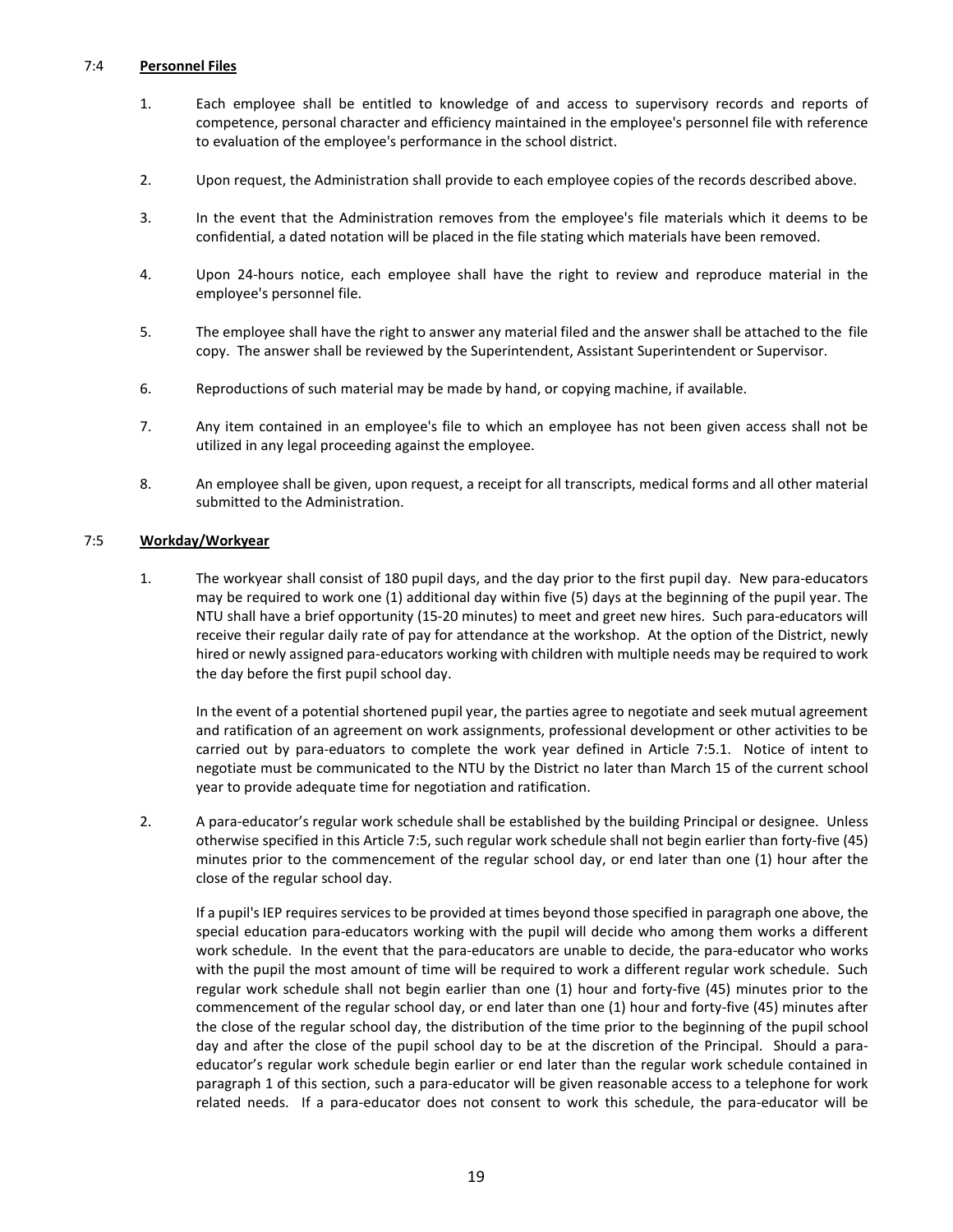transferred to a vacant position, if such is available for which the para-educator is qualified. If there is no vacancy, the para-educator will be placed in the recall pool.

Job coach para-educators, who are informed prior to employment that they may be required to work evening hours, weekends, school vacation periods, summers and/or holidays, will be required to do so upon request. Such para-educators will be provided a minimum of ten (10) calendar days notice prior to when such days/hours are required to be worked unless the para-educator waives such notice. The para-educator will be paid for a minimum of three (3) hours per day at such times regardless of the time actually worked. The para-educator who would not otherwise qualify under the provisions of Article 4:5 will be compensated at one and one-half times the para-educator's's regular hourly rate for any time worked on Sundays or the following holidays -- New Years Day; Martin Luther King Day; Presidents Day (or the Monday of the school winter vacation week, whichever day is the designated District observance consistent with the school calendar); Memorial Day; July  $4<sup>th</sup>$ ; Labor Day; Columbus Day; Veterans Day; Thanksgiving Day; the Friday following Thanksgiving; and, Christmas Day.

- 3. Para-educators shall make themselves available for meetings which extend beyond their regular work schedule, at the request of the appropriate Assistant Superintendent, or for emergencies which extend beyond their regular work schedule, at the request of the building Principal. Except in emergencies, fortyeight (48) hours notice shall be given to para-educators of times when they are expected to be available beyond their regular work schedule. Para-educators shall be reimbursed for any such time worked which extends beyond their regular work schedule at their regular hourly rate of pay or, as applicable, in accordance with Article 4:5.
- 4. (A) Employees shall be required to work their regular work schedule unless on leave pursuant to this agreement or except as provided in the below chart:

|           | <b>WEATHER-RELATED</b>                            |                                                                                                        |  |  |  |  |  |  |  |
|-----------|---------------------------------------------------|--------------------------------------------------------------------------------------------------------|--|--|--|--|--|--|--|
|           | Type of Abbreviated/Cancelled Day                 | <b>Employee Options</b>                                                                                |  |  |  |  |  |  |  |
|           |                                                   |                                                                                                        |  |  |  |  |  |  |  |
| А.        | Entire day cancelled for "snow day"               | Use personal leave in order to be paid*                                                                |  |  |  |  |  |  |  |
| <b>B.</b> | Delayed Opening or Early Dismissal due to weather | Work regular school day                                                                                |  |  |  |  |  |  |  |
|           |                                                   | Leave on a dismissal day or arrive with school delay<br>and paid only for hours worked                 |  |  |  |  |  |  |  |
|           |                                                   | Leave on a dismissal day or arrive with school delay<br>and use personal time to be paid a regular day |  |  |  |  |  |  |  |
|           | <b>NON-WEATHER RELATED</b>                        |                                                                                                        |  |  |  |  |  |  |  |
| C.        | Delayed Opening or Early Dismissal (non-weather)  | Employee may leave or arrive late and is paid for a<br>regular workday.                                |  |  |  |  |  |  |  |
| D.        | School cancelled (State waiver)                   | Employee is paid a regular workday.                                                                    |  |  |  |  |  |  |  |
| Ε.        | School cancelled (all other non-weather)          | Use personal leave in order to be paid.                                                                |  |  |  |  |  |  |  |

In extenuating circumstances, the Superintendent may waive the requirement to use personal time and instead pay for the missed work time.

\*If a para-educator has requested the use of a sick day 30 days in advance or longer, and the day is cancelled because of snow, that para-educator shall be able to use their sick day.

4. (B) Unless an employee is specifically excused by the Building Principal, employees shall be required to work their regular work schedule on early release days. If the employee is excused, the employee will be paid only for hours actually worked. If the workshop extends beyond their normal workday, the para is expected to stay and be paid for the extended time. A para-educator may be required to attend a workshop through the District Office of Special Education. The para-educator is paid from the start of the day until the approved workshop ends (even if this extends past the employees work schedule).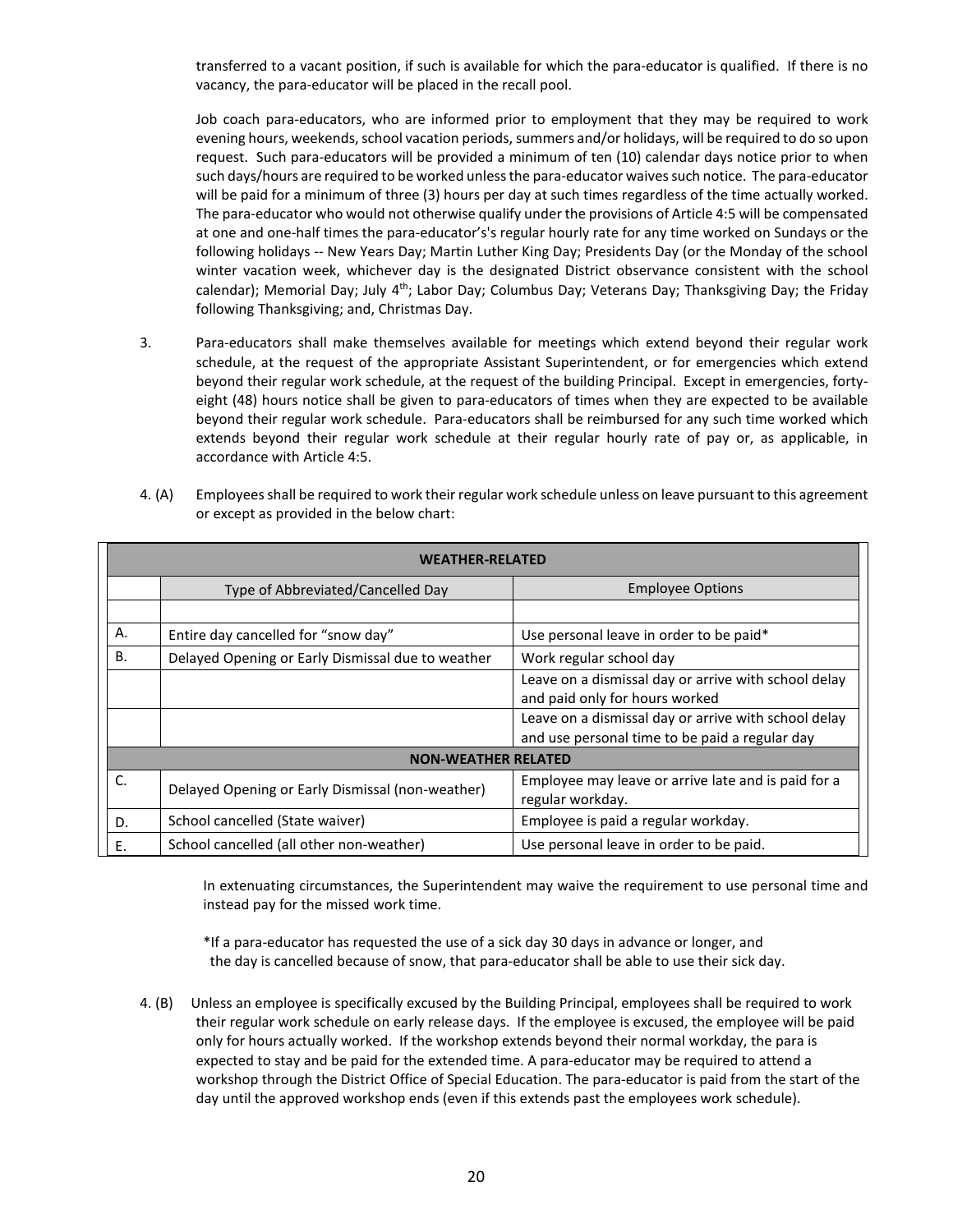On an early release day, a para-educator may voluntarily request and receive permission from the District Office of Special Education to attend a workshop that is scheduled later than regular workday or to access online education. The para-educator would be paid only for the time they were in attendance of the workshop.

- 5. Temporary assignments of less than ten (10) consecutive pupil school days to cover absences or emergencies shall not constitute a regular schedule.
- 6. Each member of the bargaining unit shall be entitled to a thirty (30) minute unpaid lunch break.
- 7. Any para-educator who, on the date of the signing of this Agreement, is working a regular schedule of thirty (30) or more hours per week during the school year, and, whose regular work schedule is involuntarily reduced below 30 or more hours per school week, shall continue to receive those specific benefits set forth in writing in this Agreement to which that para-educator would have been entitled had he or she continued to have a regular work schedule of thirty (30) or more hours per week during the school year.
- 8. Para-educators shall be compensated to work additional time of one half-hour (30 minutes) per week to catch-up on Medicaid paperwork and have access to an online computer for work-related matters. The para-educator at his/her discretion may complete these tasks in two (2) 15-minute increments or one (1) 30-minute increment per week. Medicaid forms should be filled out within one (1) week.
- 9. In the event a para-educator is required to participate in a field trip or any other activity which extends beyond the regular work day, it is understood that the para-educator shall be compensated for all hours worked. A para-educator will only be paid for the 30-minute lunch period when required to participate in a field trip.
- 10. Para-educators will be trained on and have individual account access to X2 digital programs.

# 7:6 **Discrimination**

There shall be no discrimination against any employee because of the employee's Union activities or because of the employee's membership in the Union, or because of the filing of any grievance under this contract.

# 7:7 **Duties and Job Descriptions**

- 1. Job descriptions shall be provided for all para-educator positions as designated in Appendix C. The Union shall be provided a draft copy of a job description for any new para-educator position or any modified job description for an existing para-educator position. The Union shall be provided the opportunity to comment on new or modified para-educator job descriptions prior to their implementation. A copy of changes in para-educator job descriptions shall be furnished to the Union and those para-educators affected. A District-Wide Special Education intensive needs para-professional is defined as one whose duties generally include but are not limited to toileting, lifting and transferring students who are non-ambulatory, feeding via g-tubes or other specialized medical needs or are providing consistent or constant intensive behavioral direction or redirection through an individual behavioral intervention plan and/or providing consistent or constant one on one attention or supervision. All district-wide special education paras noted in Appendices A & C, III, will attain CPI certification within one-year ratification of this Agreement or one year from date of employment. CPI training and recertification shall be provided by the District with all costs borne by the District. These provisions regarding CPI training may be modified by agreement between the NTU President or designee and the Superintendent or designee.
- 2. In the event a para-educator substitutes or supervises for a teacher or teachers who is/are absent from the classroom in excess of thirty minutes or more in a school day, such para-educator shall receive for the time so worked the para-educator's rate of pay plus \$6.00 for the first 30 minutes and \$4.00 for each subsequent 30-minute increment, as summarized in the chart, to a maximum of \$50.00 per day. Regularly scheduled lunch coverage in intensive needs classes shall not be included in the provisions outlined in 7:7.2.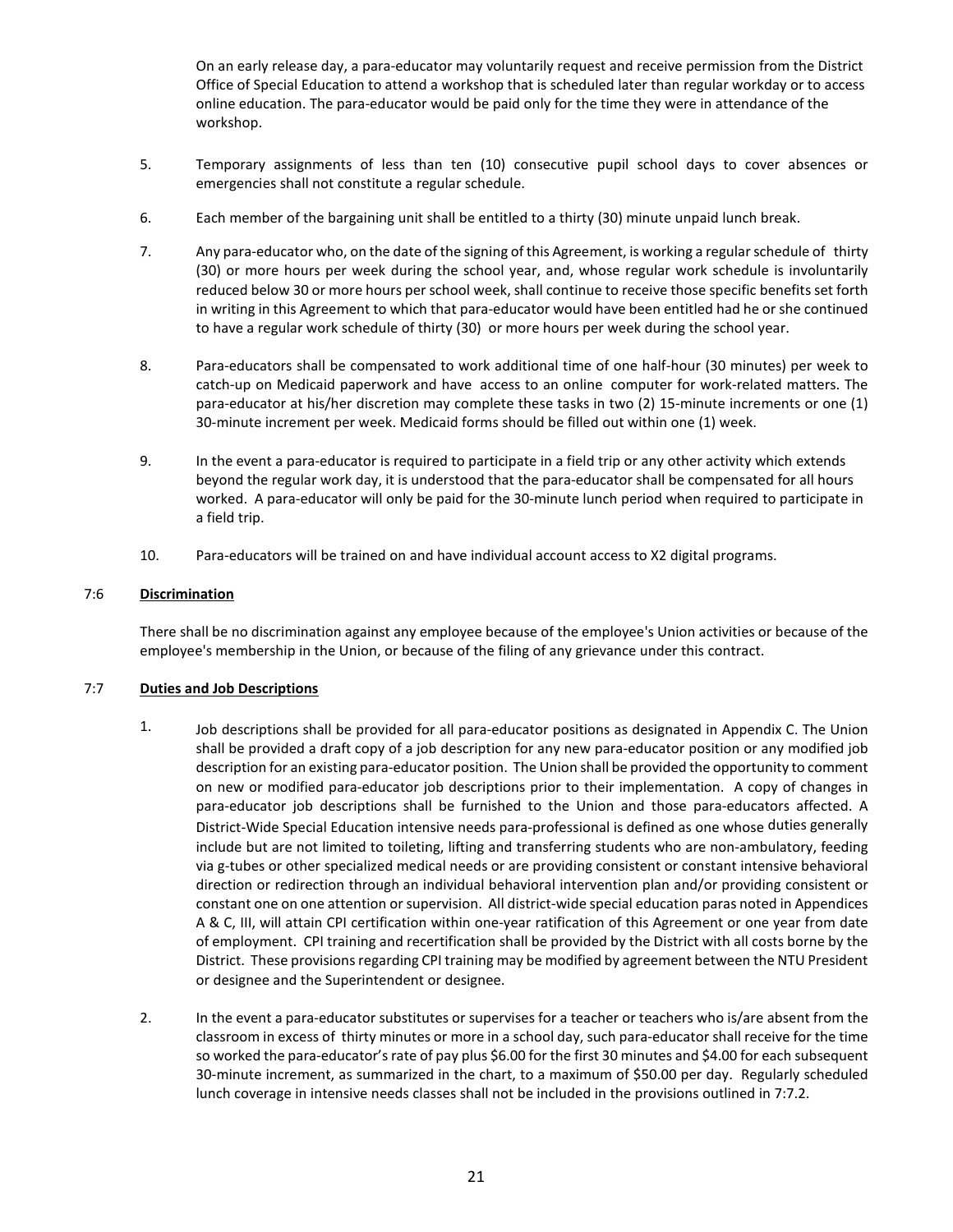| 30     | $31 - 60$ | 61-90   | $91 -$  | $121 -$ | $151 -$ | 181-    | $211 -$ | $241 -$ | $271-$  | $301 -$ | $331 -$ |
|--------|-----------|---------|---------|---------|---------|---------|---------|---------|---------|---------|---------|
|        |           |         | 120     | 150     | 180     | 210     | 240     | 270     | 300     | 330     | 360     |
| \$6.00 | \$10.00   | \$14.00 | \$18.00 | \$22.00 | \$26.00 | \$30.00 | \$34.00 | \$38.00 | \$42.00 | \$46.00 | \$50.00 |

- 3. Any para-educator may be required to work with any student within their school. However, an instructional para-educator hired prior to August 31, 2015 will not be required to complete the types of duties outlined above in Article 7:7-1 that are required of an intensive needs para-educator. Para-educators hired on or after August 31, 2015 may be required to complete the duties of an intensive needs para-educator, provided there is adequate and appropriate training prior to such reassignment. The District has the right to reassign a para-educator during the school year or from one year to another which may result in a change of classification from District wide intensive needs to instructional classification, commensurate with a change in pay except that in the case of an involuntary transfer that results in a reduction of pay, the pay change shall not occur until the start of the following school year. A thirty (30) day calendar notice shall be provided for a permanent reassignment during the school year. Except in cases of emergency, no paraeducator, other than a health para-educator, shall be required to assist a nurse or to transport a student who is ill or injured.
- 4. The BOARD agrees to indemnify any employee transporting a student for health reasons.
- 5. Para-educators are expected to carry out their responsibilities under the direction of the classroom teacher.

# 7:8 **Rules, Regulations and Policies**

- 1. There shall be a complete copy of the Rules, Regulations and Policies of the Board of Education, made available for access at each school building with new items added as they are promulgated by the BOARD.
- 2. It is agreed that all Building Representatives now have a complete copy of the Rules, Regulations and Policies of the Board of Education, and the Administration shall provide them with all new items as they are added.

#### 7:9 **Tuberculin Testing**

Consistent with the current advisory of the State of New Hampshire, Department of Health and Welfare, Division of Public Health Services, employees who have met the requirement of the BOARD's pre-employment tuberculosis screening will not be required to have further screening while in the continuous employ of the District. All employees shall comply with future advisories on tuberculosis screening issued by the Division of Public Health Services. The Board of Education will provide, through its own agents at no expense to the employee, any screening services which may be required by the State for employees after their employment with the District, but will not provide those services to prospective employees.

7:10 All duties required to be performed by health para-educators will be in accordance with RSA Ch. 200.

#### 7:11 **Health and Safety**

The BOARD agrees to provide a safe and healthy working environment. There shall be Union Representation on the Joint Loss Safety Committee. The Committee will be utilized to address any such concerns.

# **ARTICLE VIII TRANSFERS, VACANCIES AND PROMOTIONS**

#### 8:1 **Transfers**

1. Any para-educator who desires a change in duty or building assignment may request a transfer at any point in the school year by applying for the position.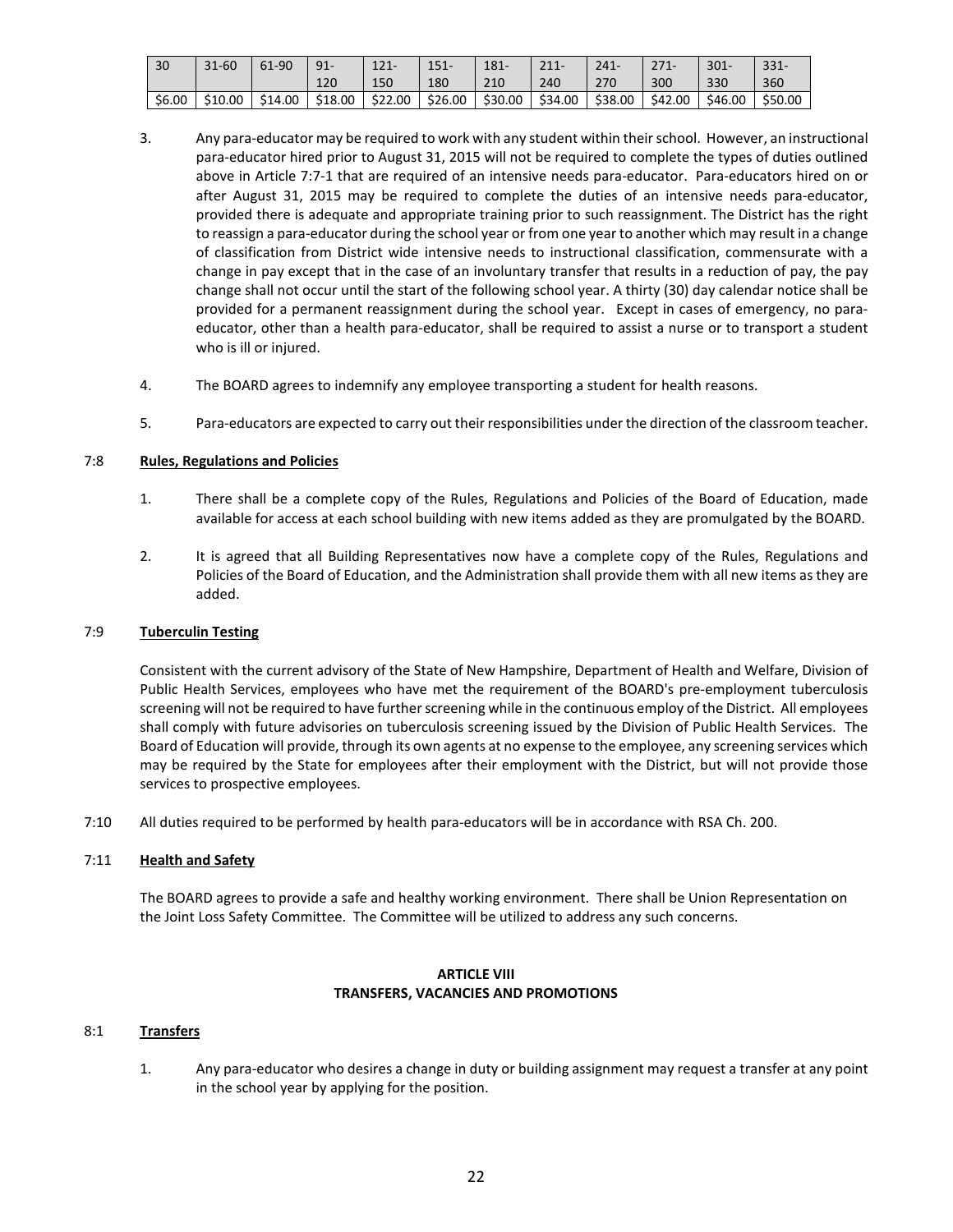In making transfers and filling new positions, a candidate's area of competence, quality of performance, the needs of the system, seniority and a candidate's wishes will be considered.

- 2. Other transfers:
	- a. Involuntary transfer with an assigned student to another school.
	- b. A voluntary transfer due to specific qualifications of the para-educator that are needed at another school.
	- c. As an accomodation under the American with Disabilities Act (ADA).

An employee who has been involuntarily transferred and objects to the transfer may request a meeting of the employee, Superintendent or designee, and a Union representative. The Superintendent or designee will meet with the employee and/or Union representative to discuss the transfer.

### 8:2 **Vacancy List**

A list of known vacancies for the following school year will be posted annually by June ll. The listing will include, to the extent known, new positions, and openings occasioned by the retirement/resignation of personnel. Paraeducators desiring to be considered for such positions will submit a letter to the Superintendent within ten (10) calendar days of the posting date.

New positions authorized after the aforementioned posting will be posted for five (5) calendar days. Para-educators desiring to be considered for such positions will submit a letter to the Superintendent within five (5) calendar days of the posting date.

Nothing contained in this section precludes additional listings, partial or total, at other times during the year. A copy of all listings will be sent to the Union office.

All vacancies in the bargaining unit shall be posted on the District website for a minimum of five (5) days and until the position is filled. Para-educators desiring to be considered for such positions shall apply through the online application process. A copy of each listing will be emailed to the Union office.

#### 8:3 **Promotions**

Any para-educator who wishes to be considered for appointment to a position of teacher, librarian, guidance counselor, or another promotional position shall apply through the Human Resources online application system as an internal candidate.

#### 8:4 **Qualifications**

In making promotions, a candidate's area of competence, quality of performance within and outside the system, the needs of the system, seniority, and a candidate's wishes will be considered.

## 8:5 **Probation and Transfer Rights**

- 1. Probation
	- a. All newly hired personnel, and all employees assuming a new position, shall be obliged to serve a probationary period.
	- b. The probationary period for all newly hired personnel will be ninety (90) calendar days with a written evaluation completed by the end of this period. The probationary period for all employees assuming a new position within this Bargaining Unit shall be forty-five (45) calendar days of active employment as defined herein. The District may extend the probationary period up to the amount of authorized paid leave or sick leave taken by a probationary employee.
	- c. The District may terminate a newly hired person from employment within the ninety (90) calendar day probationary period of active employment. Terminations under this paragraph shall not be grievable.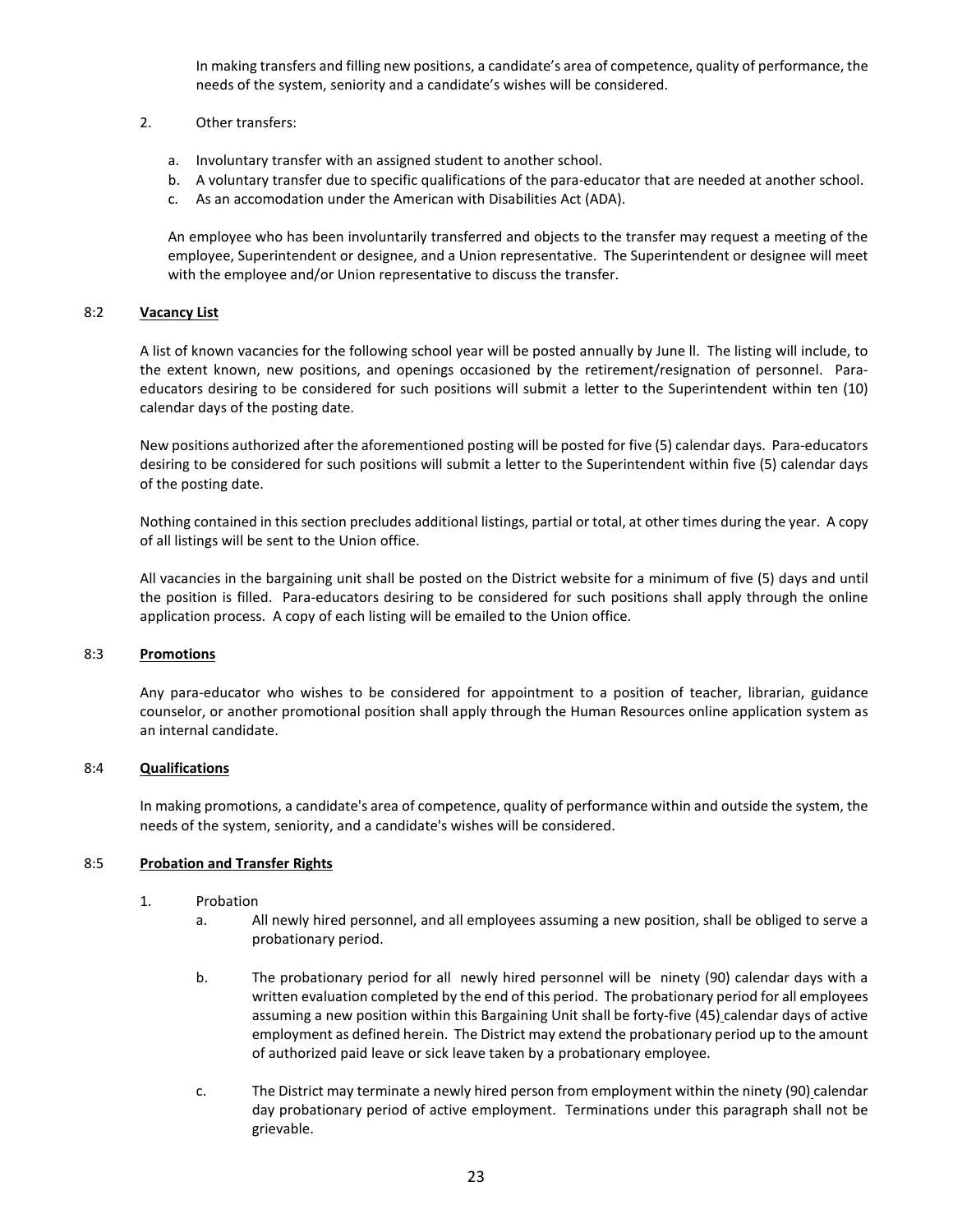- d. A newly hired probationary employee who is transferred or promoted to a different position within or outside the Bargaining Unit, prior to completing the initial ninety (90) calendar day probationary period, shall complete the entire probationary period, if any, associated with the position to which the employee is transferred or promoted, and shall be entitled to benefits, if eligible, notwithstanding the fact that active employment may have been served in more than one position.
- 2. A member of the Bargaining Unit who has successfully completed the initial probationary period and who is transferred or promoted to a different position of employment within or outside the Bargaining Unit shall be obliged to serve an additional probationary period, if any, associated with the new position, provided, however, that the employee shall be entitled to any benefits associated with the position immediately upon assuming the position.
- 3. A member of the Bargaining Unit, who has successfully completed the initial probationary period and who is transferred or promoted to a different position of employment within or outside the Bargaining Unit, shall retain all accumulations of leave accrued while a member of the Bargaining Unit, provided that such accruals shall not exceed the maximum amount of accruals that are allowed to a person holding the position to which the employee is transferred or promoted. In the event there is an excess of accruals, the amount of accruals allowed to be retained shall be the same as the maximum amount of accruals allowed to a person holding the position to which the employee is transferred or promoted. In the event the amount of accruals is less than the amount allowed to a person holding the position to which the employee is transferred or promoted, the employee may continue to accrue such benefits as are allowed to a person holding that position up to the maximum amount allowed for that position.
- 4. In the event a present member of the Bargaining Unit is transferred or promoted to a position within the Bargaining Unit, the District, at its sole discretion, may, within 30 school days from the effective date of the transfer or promotion, transfer the employee to the employee's former position or to another position which has the same grade and pay rate as the position from which the employee was first transferred or promoted. The thirty (30) day period may be extended as provided in 8:5.1.b. Transfers under this paragraph shall not be grievable.

### **ARTICLE IX UNION REPRESENTATIVES**

# 9:1 **Official List of Nashua Teachers Union Representatives**

The UNION shall furnish the BOARD with a list of its officers and authorized building representatives, and shall, as soon as possible, notify the BOARD, in writing, of any changes. No UNION Representative shall be recognized by the BOARD except those designated in writing by the UNION.

### **ARTICLE X UNION PRIVILEGES AND RESPONSIBILITIES**

#### 10:1 **Fair Practices**

As exclusive representative, the UNION shall not preclude from membership any person in the Unit described in ARTICLE I. The UNION will represent equally all persons described in ARTICLE I without regard to membership in, participation, or activities in the UNION.

#### 10:2 **Recognition of Local Organization Representative**

The Principal shall recognize the UNION building representative as the official representative of the local organization in the schools.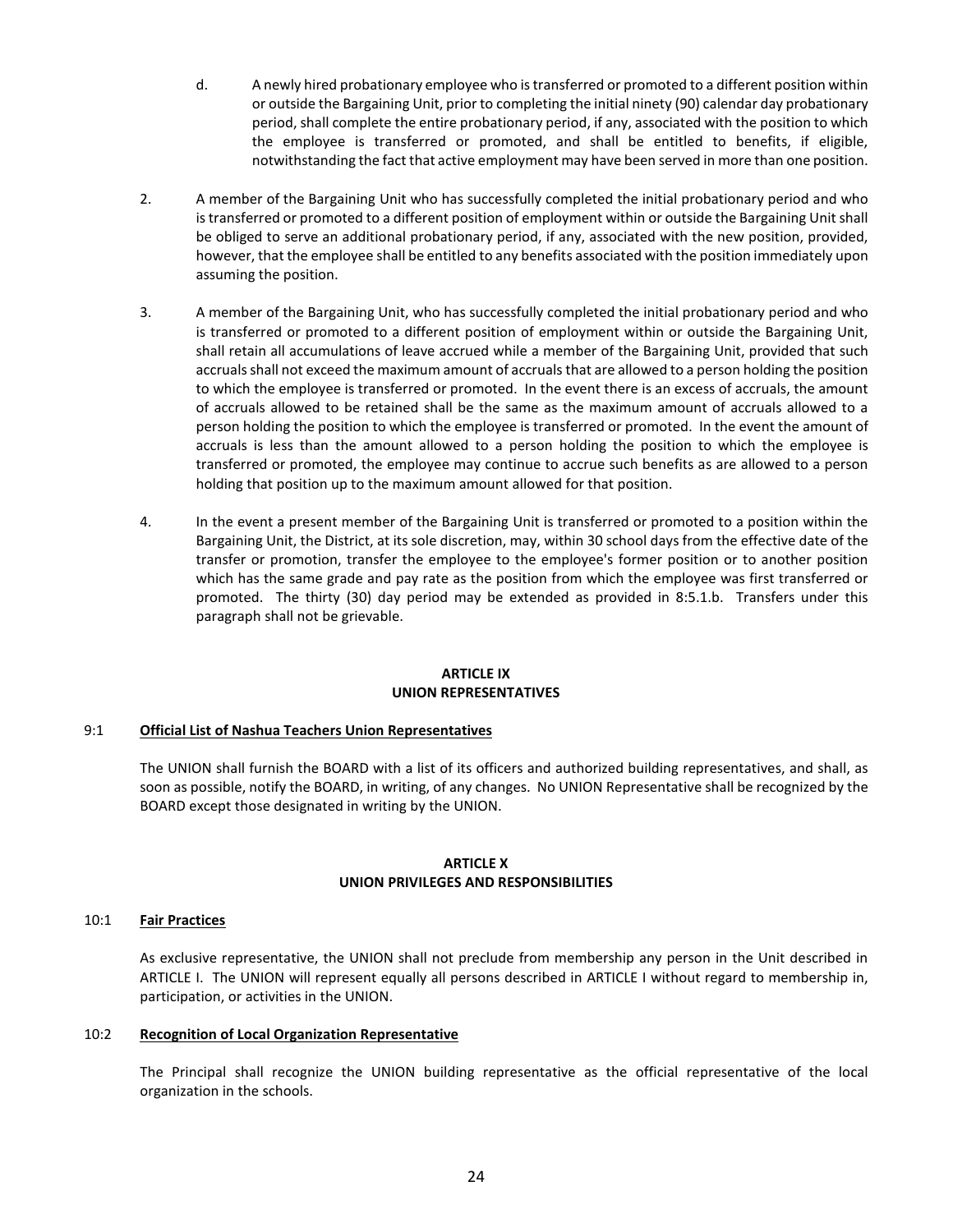#### 10:3 **Distribution of Materials - Mail Boxes**

Officers or officials of recognized employee organizations shall have the right to reasonably use the school mail boxes for distribution of organizational material provided such materials are in good taste and provided that such materials shall not include campaign organization material related to local, state, or national political matters. Each school shall have a single mail box for the use of all para-educators in the building.

#### 10:4 **School Meetings**

The authorized representative of the UNION shall have the right to schedule UNION meetings in the building before or after regular class hours, and during lunch time of the employees involved. Such meeting shall not in any manner disrupt the normal operation of the school and shall be subject to prior approval of the building Principal.

## 10:5 **No Local Organization Activity on School Time**

Except as provided herein, the UNION agrees that no employee will engage in Union activity while on duty.

### 10:6 **Protection of Individual and Group Rights**

Nothing contained herein shall be construed to prevent the BOARD, a member of the BOARD or its designated representatives from meeting with any employee for expression of the employee's views. In the area of this Agreement, and for the term hereof, no changes or modifications shall be made except through negotiations with the UNION. Nothing contained herein shall be construed to permit an organization, other than the UNION, to appear in an official capacity in the processing of a grievance. Nothing contained herein shall be construed to prevent any employee from informally discussing any dispute with an immediate superior or processing a grievance on the employee's own behalf in accordance with the Grievance Procedure heretofore set forth in Article III.

### 10:7 **Information**

- 1. The BOARD shall make available to the UNION, upon its request, any and all available information in the public domain, such as statistics and records relevant to negotiations, or necessary for the proper enforcement of the terms of this Agreement.
- 2. If the public agenda of a BOARD meeting has been prepared twenty-four (24) hours in advance of such BOARD meeting, it shall be made available to the President of the UNION.
- 3. A copy of the minutes of all BOARD meetings shall be made available to the President of the UNION.

#### 10:8 **Faculty Bulletin Board Use**

The UNION shall be permitted to post UNION related notices and other materials on the faculty bulletin board provided the notices are in good taste and provided that such materials shall not include campaign organization material related to local, state, or national political matters.

# 10:9 **Leave For Union Business**

- A. The President of the Union or his/her designee may be granted time off with pay for the purpose of attending NTU business meetings, training sessions, or attending legislative hearings or sessions. The total number of days used for this purpose shall not annually exceed five (5) days. Notice shall be provided to the Principal at least five (5) school days in advance of such absence. The days must be used in full-day increments.
- B. The President of the UNION, upon request, shall be granted either a reduced para-educator schedule of 50% that of a full-time para-educator, or a leave of absence. A request for such reduced schedule, or leave of absence, must be made no later than June 15 of the school year prior to the school year for which the request is effective.

Arrangements for the reduced para-educator schedule are to be made between the Union and the District Administration and approved by the Superintendent.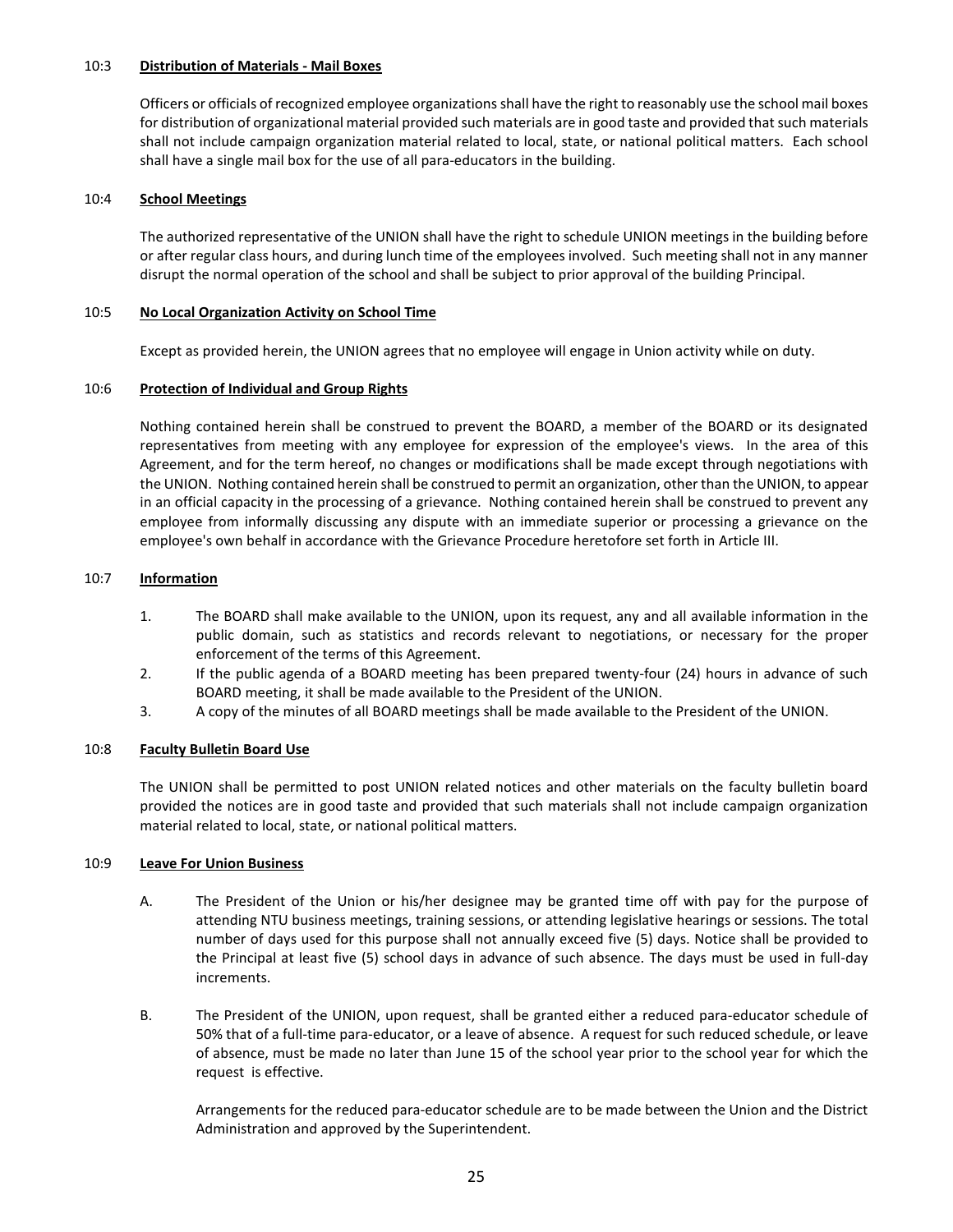C. In the case of the reduced para-educator schedule, salary and benefits paid by the District shall be in accordance with the provisions for part-time para-educators.

For the first two (2) consecutive years of a reduced para-educator schedule, the President, for the purpose of seniority, will receive full-year credit annually. After the first two (2) consecutive years, the President will be credited for seniority on the same basis as part-time para-educators.

D. In the case of a leave of absence, the District shall not be liable for any salary or benefit costs. Insurances may be extended at the President's expense to the extent mandated by State and Federal law. The President, at the President's expense, may maintain enrollment in the City of Nashua's Group Health Insurance for the first two (2) years of a leave of absence, if so allowed by the insurance carrier.

For the first two (2) consecutive years of a leave of absence, the President shall retain all rights to the paraeducator position the President formerly held. The provisions of Articles 7:1 Employment Status and 8:1 Transfers shall apply to the extent they may impact on said rights. Upon a request to return from a leave of absence which extends beyond two (2) consecutive years, the President shall be assigned the next available position for which the President is certified and qualified.

The President shall continue to accrue seniority for the first two (2) consecutive years of a leave of absence pursuant to the provisions of this article.

The District shall have no obligation to make a contribution to the New Hampshire Retirement System on behalf of the President while on leave, unless a contribution is mandated by the System or by other provisions of State Law.

### 10:10 **AFT Conference Attendance**

Up to three (3) days of paid professional leave will be granted to two (2) employees designated by the President of the Union for the purpose of attending any conference at no additional cost to the District. There is a limit of six days in any year. If more than one employee is attending the conference, the NTU President will select employees in different schools and different tiers. In order to share information from the Conference, upon request by an Assistant Superintendent, the employee so designated shall conduct a workshop, prepare a report for distribution, or engage in equivalent activity designed to communicate the information to other para-educators when deemed appropriate by the NTU President.

### **ARTICLE XI RESOLUTION OF DIFFERENCES BY PEACEFUL MEANS**

The Nashua Teachers Union and the School Board agree that differences between the parties shall be settled by peaceful means as provided within this Agreement. The Nashua Teachers' Union, in consideration of the value of this Agreement and its terms and conditions, will not engage in, instigate or condone any strike, work stoppage or any concerted refusal to perform normal work duties on the part of any employee covered by this Agreement for the duration of this Agreement.

### **ARTICLE XII CONFORMITY TO LAW AND SAVING CLAUSE**

If any provision of this Agreement is or shall at any time be determined contrary to law by a court of competent jurisdiction, then such provision shall not be applicable or performed or enforced except to the extent permitted by law. In the event that any provision of this Agreement is or shall at any time be determined to be contrary to law by a court of competent jurisdiction, all other provisions of this Agreement shall continue in effect.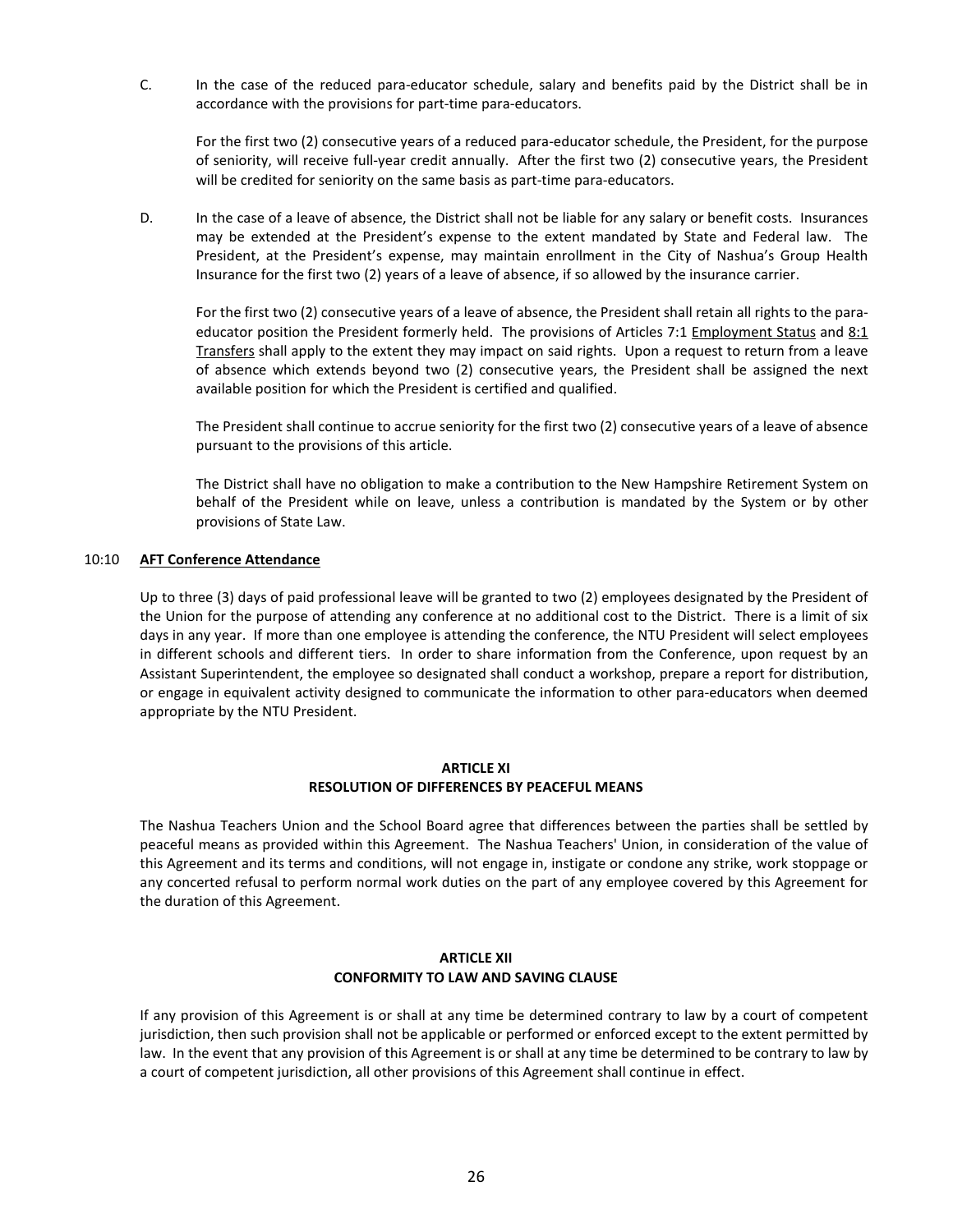#### **ARTICLE XIII MISCELLANEOUS PROVISIONS**

#### 13:1 **Adherence to Rules, Regulations, Policies and Provisions**

It is understood that, for the duration of this Agreement, employees shall continue to serve under the direction of the Superintendent of Schools and in accordance with School Board policies and administrative rules, regulations and the provisions of this Agreement.

# 13:2 **Expenses of Printing and Distributing Agreement**

This agreement will be made available electronically via the school district web site.

### 13:3 **Meetings**

Meetings shall be held, as deemed necessary by either party, during the school year with the Superintendent and UNION President to discuss matters of concern to both parties. These meetings shall be held at a mutually agreeable time and place. The UNION President and the Superintendent shall determine the representative who will attend the meeting for their respective parties. Whenever possible, the parties should exchange notice of the subject matters they wish to discuss.

### 13:4 **Management Rights**

The UNION recognizes the following responsibilities, rights, authority, and duties of the Nashua School Board, except as they are modified by provision of this Agreement. The BOARD hereby retains and reserves unto itself, without limitations, all power, rights, authority, duties and responsibilities conferred upon and vested in it by the Law and Constitution of the State of New Hampshire, and of the Charter of the City of Nashua:

- 1. To the executive management and administrative control of the School System and its properties and facilities;
- 2. To hire, promote, transfer, assign and retain employees in positions with the Nashua School System and to suspend, demote, discharge or take other disciplinary action against employees for just cause, to relieve employees from duty because of lack of work or other legitimate reasons;
- 3. To establish grades and courses of instruction, including special programs, and to provide for athletic, recreational social events for the students, all as deemed necessary or advisable by the BOARD;
- 4. To decide upon the basic means and methods of instruction and the duties, responsibilities, and assignments of employees with respect thereto, and with respect to administrative, instructional and noninstructional activities, and the terms and conditions of employment.
- 13:5 Being a mutual Agreement, this instrument may be amended at any time by mutual consent.
- 13:6 The Agreement expressed herein, in writing, constitutes the entire Agreement between the parties, and no oral statement shall add to or supersede any of its provisions.

# **ARTICLE XIV DURATION OF AGREEMENT**

14:1 The provisions of this Agreement, unless otherwise specified, shall become effective as of July 1, 2020 and shall continue and remain in full force and effect to and including June 30, 2022, when it shall expire, unless an extension is agreed to by both parties and expressed in writing prior to such date. The BOARD and the UNION agree to begin negotiations of a successor Agreement concerning wages, hours, and other terms and conditions of employment no later than February 1, 2022.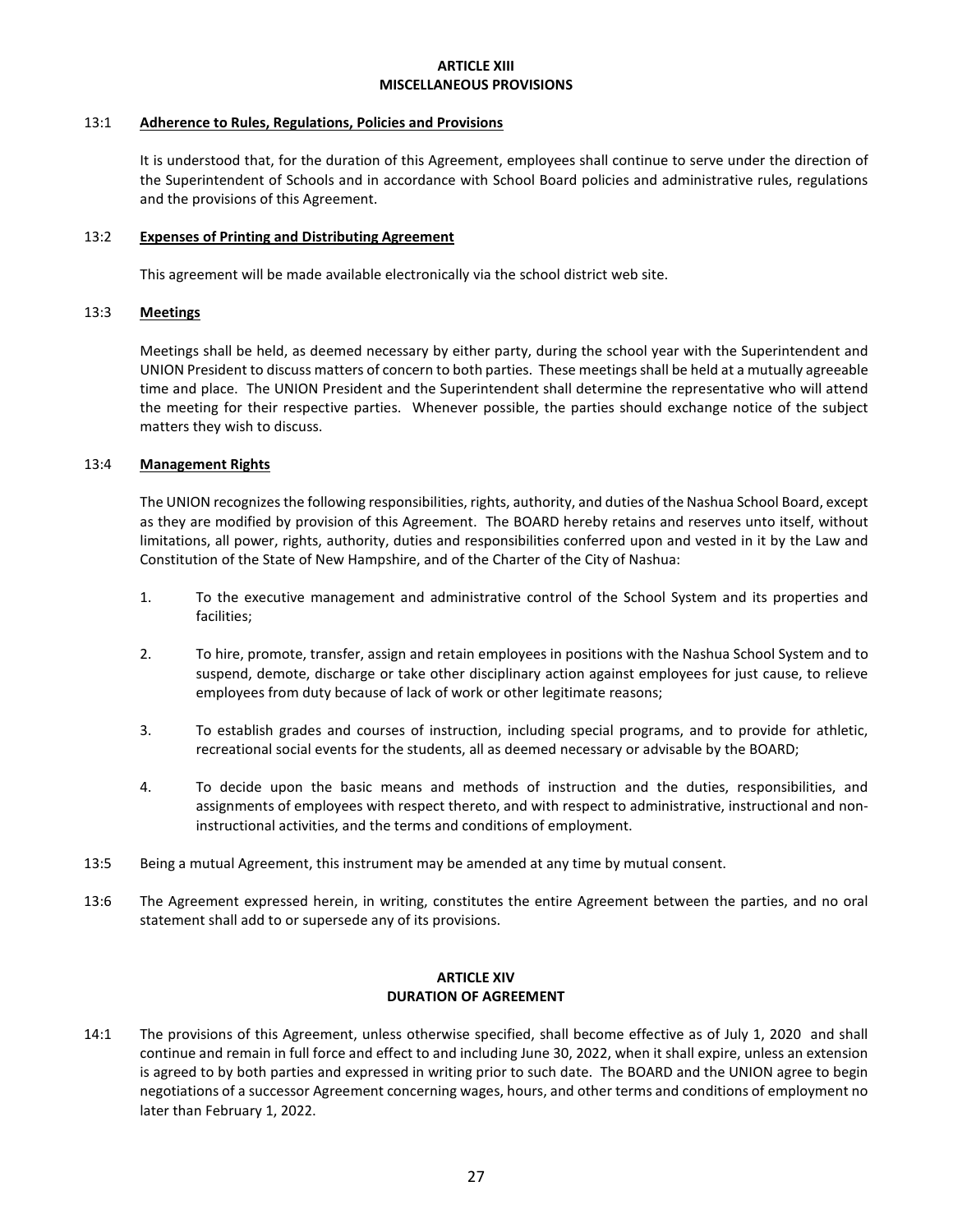$14:2$ IN WITNESS WHEREOF the parties hereto have caused this Agreement to be signed by their respective Presidents, attested by their respective Secretaries, and their corporate seals to be placed hereon, all on the day and year first above written.

NASHUA BOARD OF EDUCATION

BY<sup>C</sup>

Heather Raymond, Board of Education

**BY** Jennifer Bishop, Clerk

Dated\_  $2021$ 

NASHUA TEACHERS UNION LOCAL 1044 AFL CIO

BY Adam Marcoux, President

BY

Patrick Johnson, Secretary

 $2021$ Dated

×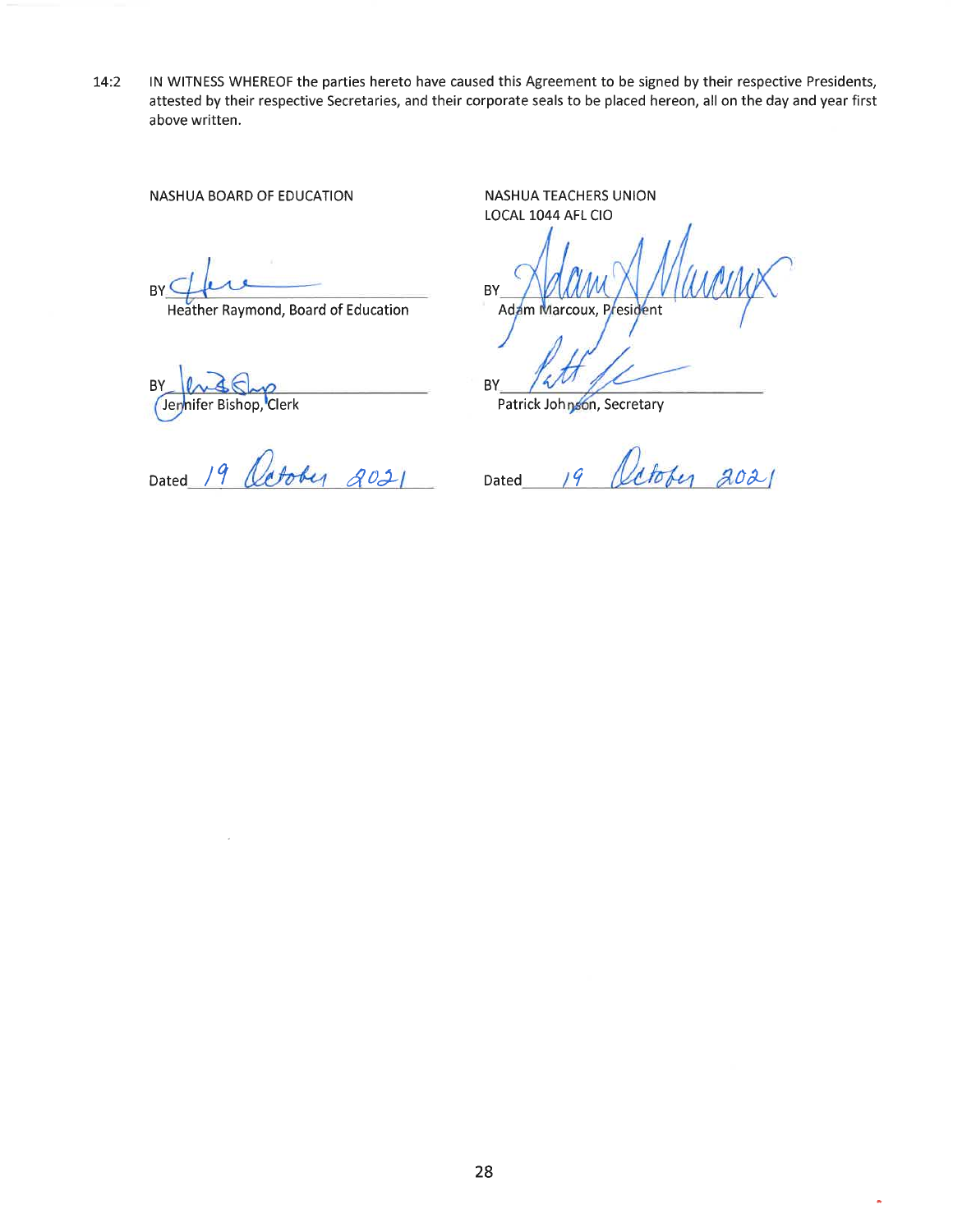# **APPENDIX A SALARY CLASSIFICATIONS**

Salaries are paid in accordance with the following three pay classifications:

# I. **Instructional Para-educators**

Title I ESL (English as a Second Language) Culinary Arts Kindergarten Classroom Special Education Library Health

# II. Technical Para-educators

Media Graphic Arts Science Computer Health Occupations Job Coach

#### III. District –Wide Special Education/Intensive Needs Para-educators

Pre-school para-educators Alternative Room (in-school suspension) Behavior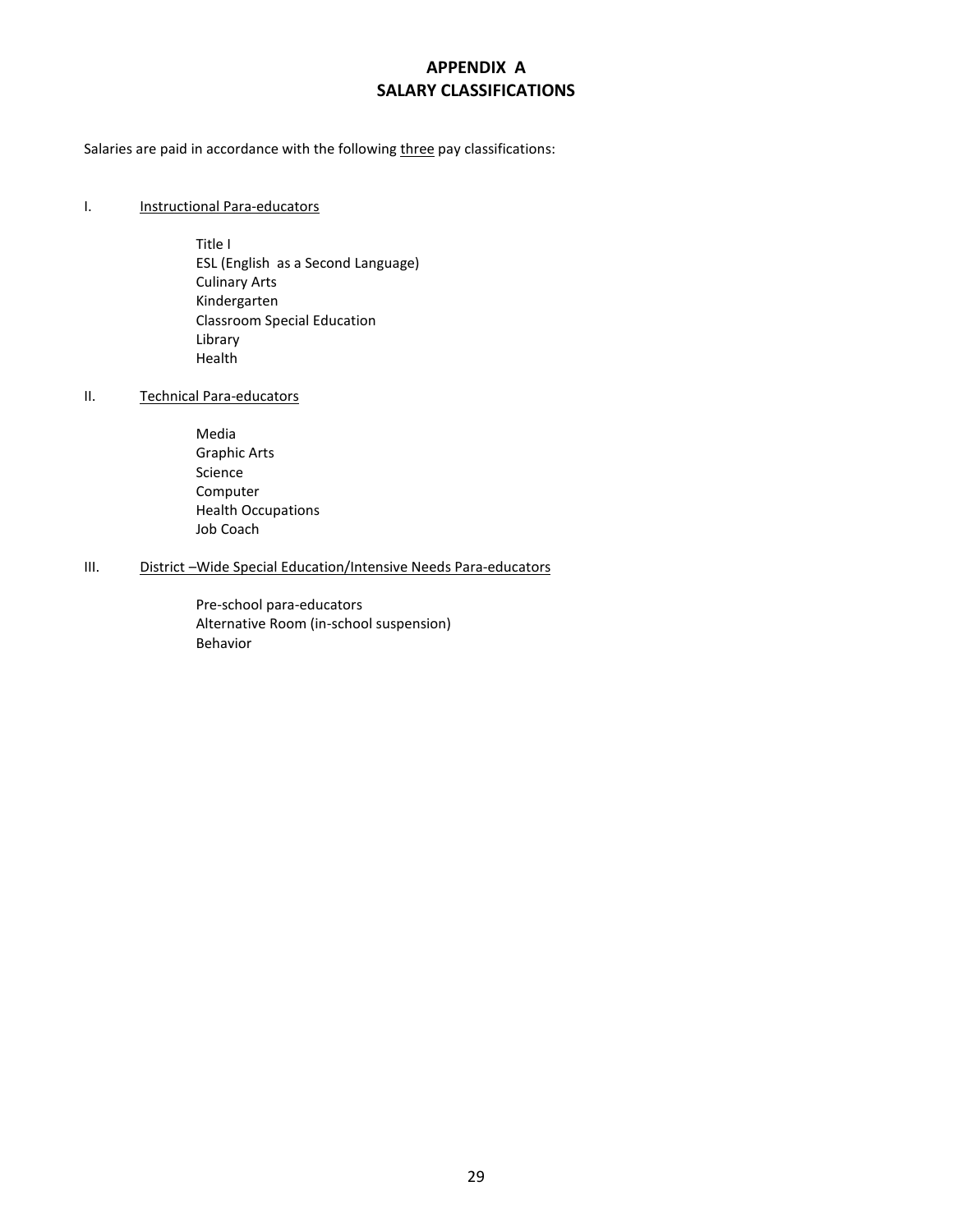# **APPENDIX B SALARY SCHEDULES**

# **Effective 2020-2021**

| Step#           | ᅩ       |         | 3     |         |       | $\mathbf b$ |       | 8         | 9     | 10        | 11        | 12    | 13    |
|-----------------|---------|---------|-------|---------|-------|-------------|-------|-----------|-------|-----------|-----------|-------|-------|
| <b>Credited</b> | $0 - 2$ | $3 - 4$ | $5-6$ | $7 - 8$ |       | 10          | 11    | $12 - 13$ | 14    | $15 - 16$ | $17 - 18$ | 19-25 | $26+$ |
| Years           |         |         |       |         |       |             |       |           |       |           |           |       |       |
| Category        |         |         |       |         |       |             |       |           |       |           |           |       |       |
| Instructional   | 14.14   | 14.51   | 14.87 | 15.09   | 15.46 | 15.81       | 16.80 | 17.22     | 17.82 | 19.67     | 20.10     | 20.25 | 20.55 |
| Technical       | 14.57   | 14.94   | 15.30 | 15.50   | 15.90 | 16.21       | 17.21 | 17.64     | 18.24 | 20.05     | 20.55     | 20.71 | 21.01 |
| Districtwide    | 14.97   | 15.34   | 15.72 | 15.92   | 16.31 | 16.64       | 17.64 | 18.08     | 18.68 | 20.46     | 20.97     | 21.12 | 21.44 |
|                 |         |         |       |         |       |             |       |           |       |           |           |       |       |

# **Effective 2021-2022**

| $\overline{\mathsf{Step H}}$ | ᅩ       |         | Ð     |         |       | b     |       | 8         |       | 10    | 11        | 12    | 13    |
|------------------------------|---------|---------|-------|---------|-------|-------|-------|-----------|-------|-------|-----------|-------|-------|
| <b>Credited</b>              | $0 - 2$ | $3 - 4$ | $5-6$ | $7 - 8$ | 9     | 10    | 11    | $12 - 13$ | 14    | 15-16 | $17 - 18$ | 19-25 | $26+$ |
| <b>Years</b>                 |         |         |       |         |       |       |       |           |       |       |           |       |       |
| Category                     |         |         |       |         |       |       |       |           |       |       |           |       |       |
| Instructional                | 14.44   | 14.81   | 15.18 | 15.41   | 15.78 | 16.14 | 17.15 | 17.59     | 18.19 | 20.09 | 20.53     | 20.67 | 20.98 |
| Technical                    | 14.88   | 15.25   | 15.63 | 15.82   | 16.23 | 16.55 | 17.58 | 18.01     | 18.62 | 20.47 | 20.98     | 21.14 | 21.45 |
| Districtwide                 | 15.28   | 15.66   | 16.05 | 16.25   | 16.65 | 16.99 | 18.01 | 18.46     | 19.08 | 20.89 | 21.41     | 21.57 | 21.89 |
|                              |         |         |       |         |       |       |       |           |       |       |           |       |       |

No newly hired employee shall be placed above a current employee with equivalent experience.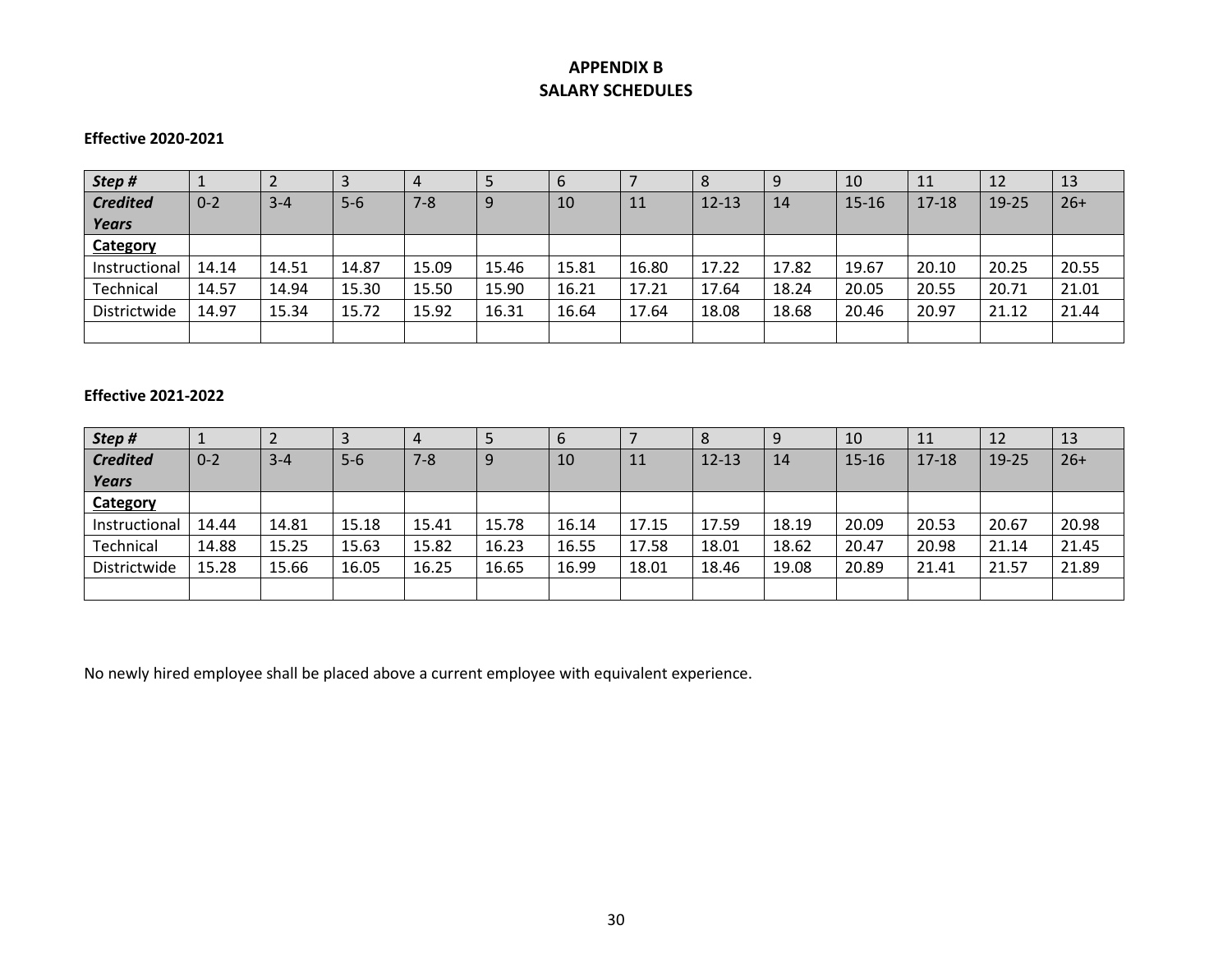# **APPENDIX C DESIGNATED AREAS**

# I. **Instructional Para-educators**

Title I ESL (English as a Second Language) Culinary Arts Kindergarten Classroom Special Education Library Health

# II. Technical Para-educators

Media Graphic Arts Science Computer Health Occupations Job Coach

# III. District –Wide Special Education/Intensive Needs Para-educators

Pre-school para-educators Alternative Room (in-school suspension) Behavior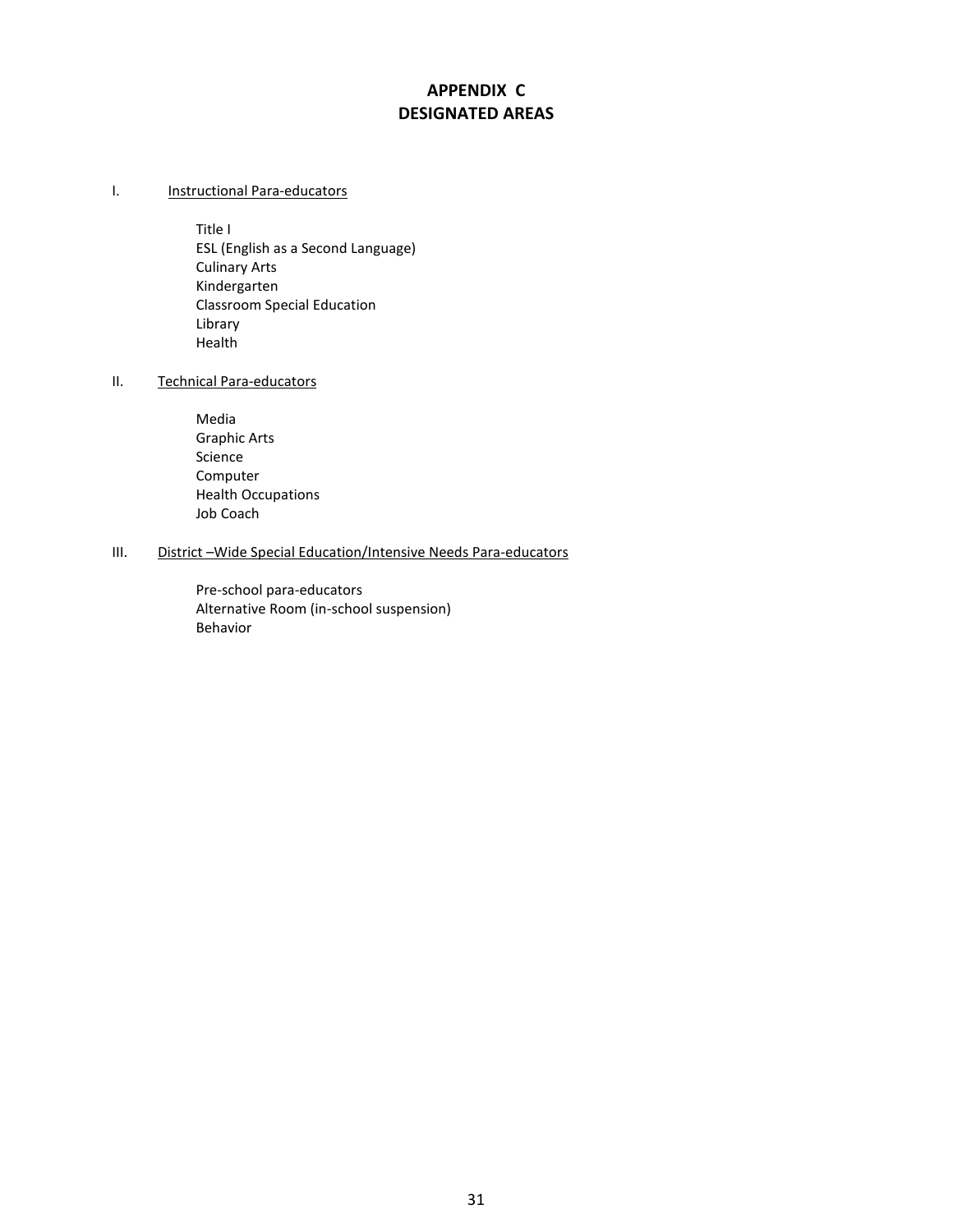# **APPENDIX D** PARA-EDUCATOR PAYROLL DEDUCTION AUTHORIZATION



| <b>PLEASE PRINT</b> |                                      |                                  |                 |
|---------------------|--------------------------------------|----------------------------------|-----------------|
| Last Name:          |                                      | First Name: ____________________ | M.I.:           |
| <b>Address:</b>     |                                      |                                  |                 |
|                     | <b>Street</b>                        |                                  |                 |
|                     | City                                 | <b>State</b>                     | <b>Zip Code</b> |
|                     | <b>Home Phone</b>                    | <b>Cell Phone</b>                |                 |
|                     | <b>Home/Non-School Email Address</b> |                                  |                 |
| School:             |                                      | Date:                            |                 |

**TO NASHUA BOARD OF EDUCATION:**

**I hereby authorize you to deduct UNION dues from my earnings with the next paycheck and continuing in equal installments in an amount equal to the UNION dues as set by the membership in accordance with provisions of the Constitution of the Nashua Teachers' Union. This amount shall be paid the Treasurer of the Nashua Teachers' Union, Local 1044, AFT, AFT-NH, AFL-CIO. This authority shall remain in full force and effect for all purposes while I**  am employed in this school system, or until revoked by me in writing between September 1<sup>st</sup> and September 15<sup>th</sup> **of any given year.**

**EMPLOYEE SIGNATURE**

**Return this form to: Nashua Teachers' Union 7C Taggart Drive Nashua, NH 03060**

**\_\_\_\_\_\_\_\_\_\_\_\_\_\_\_\_\_\_\_\_\_\_\_\_\_\_\_\_\_\_\_\_\_\_\_\_\_\_\_\_\_\_\_\_\_\_\_\_\_\_**

**Due, contributions, or gifts to the Nashua Teachers' Union are not deductible as charitable contributions for federal income tax purposes. Dues paid to the Nashua Teachers' Union, however, may qualify as business expenses, and may be deductible in limited circumstances subject to various restrictions imposed by the Internal Revenue Code.**